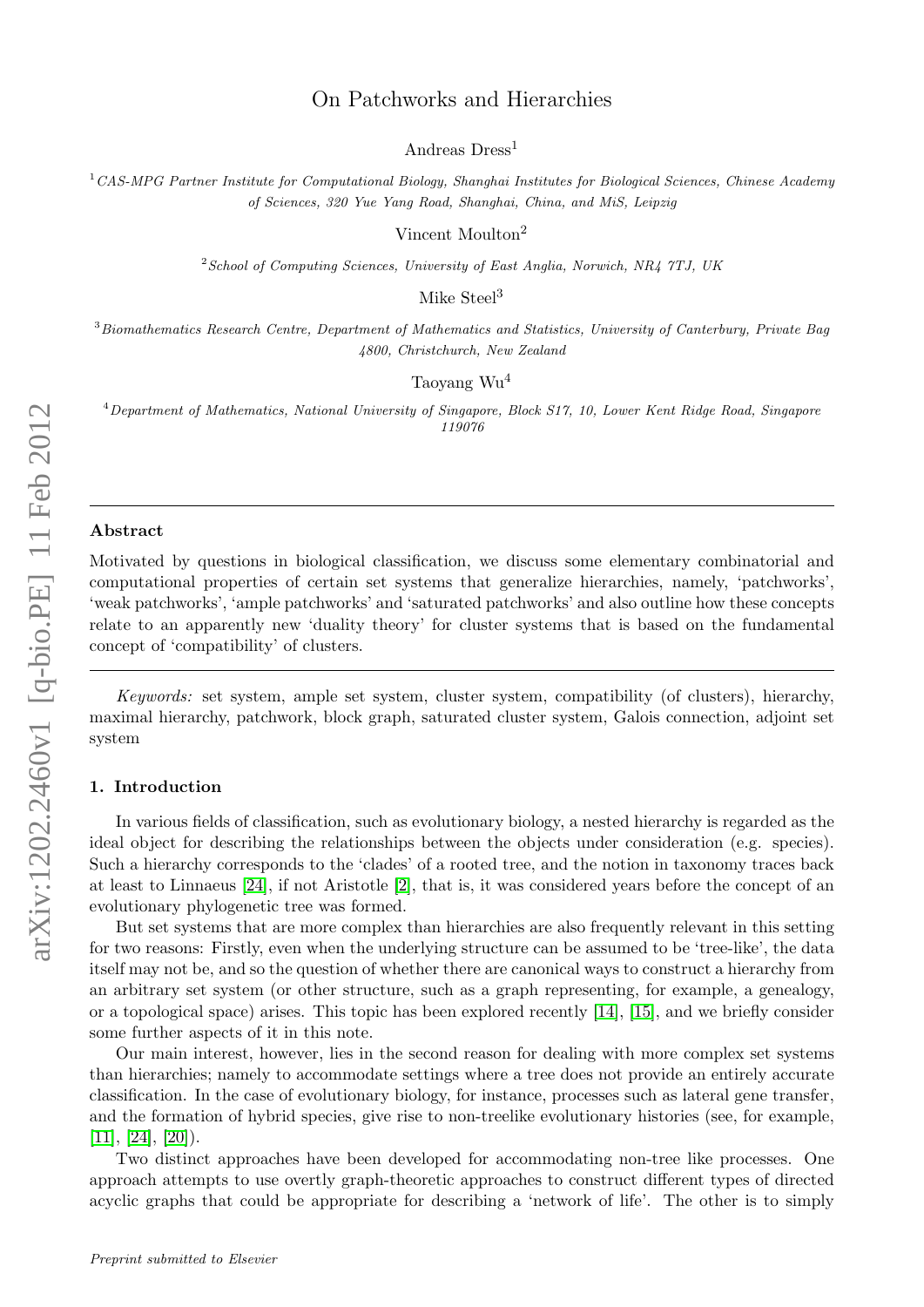consider set systems on taxa that can arise from such networks (e.g. via their so-called 'soft-wired' or 'hard-wired' clusters [\[20\]](#page-16-1)) or – more directly – from the complex pattern of the presence and absence of genetic markers across taxa. For this second approach, some relaxations of hierarchies have been developed, such as the notion of weak hierarchies, pyramids, or k-compatible set systems (see, for example, [\[13\]](#page-15-4), [\[27\]](#page-16-2), [\[28\]](#page-16-3)).

Here, we explore a different type of relaxation, viz. various types of 'patchworks' – a class of set systems that was introduced into phylogenetics in [\[7\]](#page-15-5). These set systems can be generated by iteratively enlarging a given 'generating set' (Lemma [7.1](#page-10-0) below) and, when the resulting set system is sufficiently abundant, it will harbour at least one fully resolved or 'maximal' hierarchy (cf. Theorem [1\)](#page-6-0). Patchworks also turn up naturally in the context of a certain 'duality theory' for cluster systems and can be used to associate a canonical hierarchy with an arbitrary set system. Patchworks may thus provide a new tool for studying evolutionary relationships in a setting where hierarchies can be obscured by reticulate processes such as extensive lateral gene transfer, and for analysing collections of subsets of taxa created according to the presence/absence patterns of genetic loci thereby providing some insight into the extent to which a single tree (as opposed to a more complex network) may describe the evolution of the taxa [\[9\]](#page-15-6).

The paper is organized as follows: We introduce some basic definitions and notation in the next section, and the main concepts we are going to investigate in Section [3.](#page-2-0) We collect some relevant examples in Section [4,](#page-3-0) and then present one of our two main results, viz. Theorem [1,](#page-6-0) in the next section. Then, we discuss a duality theory for cluster systems in Section [6](#page-7-0) (containing the other main result – Theorem [2](#page-8-0) – characterizing 'self-adjoint' cluster systems) as well as certain closure operators for cluster systems in Section [7.](#page-9-0) In Section [8,](#page-11-0) we illustrate these concepts using a biological data set, the so-called 'Belgian Transmission Chain' (of the human immunodeficiency virus (HIV), cf. [\[23\]](#page-16-4)). We conclude the paper with a collection of comments and remarks regarding possible applications, extensions, and some open questions (Section [9\)](#page-13-0).

#### 2. Basic definitions and notation

We begin with some terminology and definitions. Let  $X$  be a finite set of cardinality  $n$  at least 2 that we fix once and for all.

The partially ordered set consisting of all non-empty subsets of X (ordered by set inclusion  $\subseteq$ ) whether empty or not is denoted by  $\mathcal{C}(X)$ , every subset C of  $\mathcal{C}(X)$  is called a *cluster system* (for X), and the set of all cluster systems  $\mathcal{C} \subseteq \mathcal{C}(X)$  is denoted by  $\mathcal{C}^{(2)}(X)$ . Further, given any cluster system  $\mathcal{C} \in \mathcal{C}^{(2)}(X)$ , we denote

- $\Box$  by  $\bigcup$   $\mathcal{C} := \bigcup_{C \in \mathcal{C}} C$  the union and by  $\bigcap \mathcal{C} := \bigcap_{C \in \mathcal{C}} C$  the intersection of all clusters  $C \in \mathcal{C}$ ,
- by  $Max(\mathcal{C})$  the set  $\{C \in \mathcal{C} : \{C' \in \mathcal{C} : C \subsetneq C'\} = \emptyset\}$  of all maximal clusters in  $\mathcal{C}$ ,
- by  $\text{Min}(\mathcal{C})$  the set  $\{C \in \mathcal{C} : \{C' \in \mathcal{C} : C' \subsetneq C\} = \emptyset\}$  of all minimal clusters in  $\mathcal{C}$ ,

and given – in addition – any cluster  $A \in \mathcal{C}(X)$ , we denote

- by  $\mathcal{C}(\subseteq A) := \{C \in \mathcal{C} : C \subseteq A\}$  the cluster system consisting of all sub-clusters of A in C,
- by C(⊇A) := {C ∈ C : C ⊇ A} the cluster system consisting of all clusters in C containing A,
- $-$  and we put Max(*C*:*A*) := Max(*C*(⊆*A*) − {*A*}).

Two subsets A and B of X are called *compatible* – which we denote by 'A $||B' -$  if and only if  $A \cap B \in \{ \emptyset, A, B \}$  holds; otherwise A and B are said to be *incompatible* – which we denote by 'A $\nparallel B$ '. Two cluster systems  $A, B \in C^{(2)}(X)$  are called *compatible* if  $A||B$  holds for every  $A \in \mathcal{A}$  and  $B \in \mathcal{B}$ , which we denote by ' $\mathcal{A} \parallel \mathcal{B}'$ . And, given any cluster system  $\mathcal{C} \in C^{(2)}(X)$ ,

– we denote by  $\mathcal{C}_{extr}$  the collection of those clusters  $A \in \mathcal{C}$  for which no clusters  $B, C \in \mathcal{C}$  with  $A = B \cup C$  and  $B \nparallel C$  exist, (i.e., the collection of clusters in C that are extremal relative to the 'weak patchwork closure operation' to be introduced below),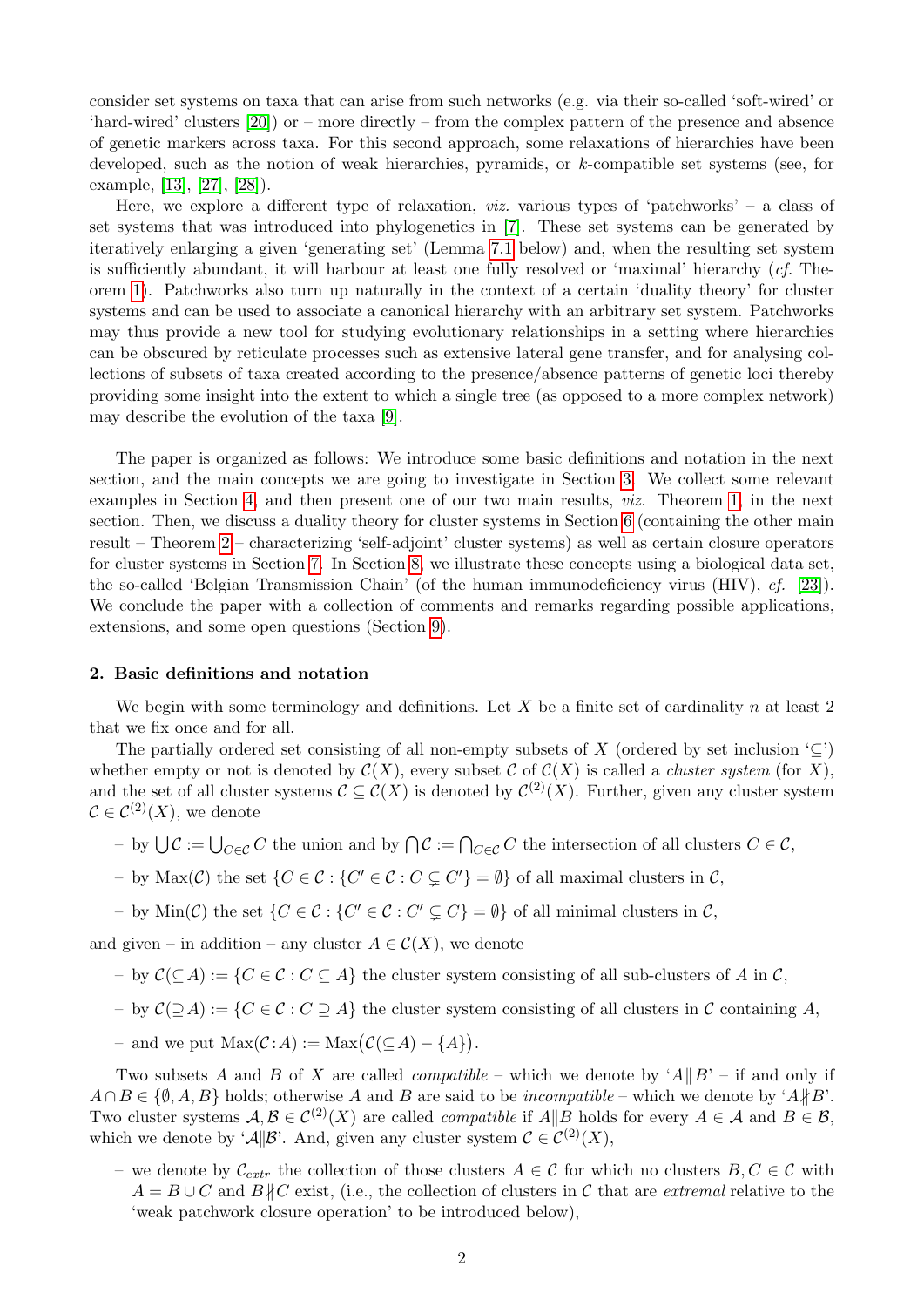- − we denote by  $\mathcal{C}^*$  the largest cluster system in  $\mathcal{C}^{(2)}(X)$  that is compatible with  $\mathcal{C}$ , i.e., the collection of all non-empty subsets A of X that are compatible with every cluster  $C \in \mathcal{C}$  – this cluster system will also be called the *adjoint* of  $C$ ,
- and we denote the *double adjoint*  $(C^*)^*$  of C, i.e., the adjoint of the adjoint of C, simply by  $C^{**}$ ,
- − while the intersection  $\mathcal{C}^* \cap \mathcal{C}^{**}$  will be denoted by  $\mathcal{C}_\circ$ .

Finally, the Hasse diagram H<sub>C</sub> associated with a cluster system  $\mathcal{C} \in C^{(2)}(X)$  is the directed graph with vertex set  $\mathcal C$  and arc set

$$
E_{\mathcal{C}} := \{ (C_2, C_1) \in \mathcal{C}^2 : |\{ C \in \mathcal{C} : C_2 \subseteq C \subseteq C_1 \}| = 2 \}.
$$

# <span id="page-2-0"></span>3. Patchworks

In many applications, it is useful to consider families of cluster systems that satisfy additional constraints. Hierarchies, studied in phylogenetics as well as in combinatorial optimization (where they are dubbed laminar families [\[22\]](#page-16-5)), form a particularly popular example. Formally, a cluster system  $\mathcal{C} \in \mathcal{C}^{(2)}(X)$  is a called a (generalized) hierarchy on  $X$  – or, for short, an X-hierarchy or even just a *hierarchy* – if any two clusters  $A, B \in \mathcal{C}$  are compatible or, equivalently, if  $\mathcal{C} \subset \mathcal{C}^*$  holds. Further, a cluster system  $C \in C^{(2)}(X)$  is called *ample* if  $C_1 - C_2 \in \mathcal{C}$  holds for every arc  $(C_2, C_1) \in E_{\mathcal{C}}$ .

Motivated by their applications in phylogenetics [\[13,](#page-15-4) [28\]](#page-16-3), patchworks were introduced in [\[6,](#page-15-7) [7\]](#page-15-5) as cluster systems  $\mathcal{C} \in \mathcal{C}^{(2)}(X)$  for which the following holds:

<span id="page-2-1"></span>(1) 
$$
A, B \in \mathcal{C} \text{ and } A \nparallel B \Rightarrow A \cap B, A \cup B \in \mathcal{C}.
$$

Here, we will also be interested in related notions: A cluster system  $\mathcal{C} \in C^{(2)}(X)$  shall be called a weak patchwork if it only satisfies the second half of the patchwork condition [\(1\)](#page-2-1):

(2) 
$$
A, B \in \mathcal{C} \text{ and } A \nparallel B \Rightarrow A \cup B \in \mathcal{C}.
$$

And it will be called a *saturated patchwork* if, given any two clusters  $A, B \in \mathcal{C}$  with  $A \nparallel B$ , the five clusters  $A \cap B$ ,  $A \cup B$ ,  $A - B$ ,  $B - A$  and  $A \cup B - A \cap B$  are also contained in C. In particular, any saturated patchwork is a patchwork, and hence is also a weak patchwork. It is also obvious that a cluster system  $\mathcal{C} \in \mathcal{C}^{(2)}(X)$  is a saturated patchwork if and only if, given any three disjoint clusters  $C_0, C_1, C_2 \in \mathcal{C}(X)$  with  $C_0 \cup C_1, C_0 \cup C_2 \in \mathcal{C}$ , one also has  $C_0, C_1, C_2, C_1 \cup C_2, C_0 \cup C_1 \cup C_2 \in \mathcal{C}$ .

The following simple facts regarding such cluster systems are easy to check and/or well-known:

- (F0) Every hierarchy is a saturated patchwork and, so, in particular, is a patchwork, and every patchwork is a weak patchwork, while the converse does not hold unless one has  $n = 2$ .
- (F[1](#page-2-2)) The map  $\mathcal{C}^{(2)}(X) \to \mathcal{C}^{(2)}(X) : \mathcal{C} \to \mathcal{C}^*$  defines a *Galois connection*<sup>1</sup> on  $\mathcal{C}^{(2)}(X)$ , i.e., one has  $\mathcal{A} \subseteq \mathcal{A}^{**}$  as well as

$$
``\mathcal{A}\subseteq \mathcal{B} \Rightarrow \mathcal{B}^* \subseteq \mathcal{A}^* \Rightarrow \mathcal{A}^{**} \subseteq \mathcal{B}^{***}
$$

for all cluster systems  $A, B \in C^{(2)}(X)$  and, thus, also

$$
``\mathcal{C} = \mathcal{C}^{**} \iff \exists_{\mathcal{A} \in \mathcal{C}^{(2)}(X)} \mathcal{C} = \mathcal{A}^{**}
$$

as well as  $(\mathcal{C}^{**})^* = (\mathcal{C}^*)^{**} = \mathcal{C}^*$  for all  $\mathcal{C} \in \mathcal{C}^{(2)}(X)$ .

(F2) One also has

$$
\text{``A||B} \iff A \subseteq B^* \iff B^{**} \subseteq A^* \iff B^{**}||A \iff A^{**}||B^{***}
$$

as well as  $(\mathcal{A}\cup\mathcal{B})^*=\mathcal{A}^*\cap\mathcal{B}^*$  and  $(\mathcal{A}\cap\mathcal{B})^*\subseteq\mathcal{A}^*\cup\mathcal{B}^*$  for all cluster systems  $\mathcal{A},\mathcal{B}\in\mathcal{C}^{(2)}(X)$  (but not necessarily " $\mathcal{A} \parallel \mathcal{B} \Rightarrow \mathcal{A}^* \parallel \mathcal{B}^{*}$ " as the example  $X := \{1, 2, 3\}$  and  $\mathcal{A} := \mathcal{B} := \{\{1\}\}\$  shows).

<span id="page-2-2"></span> $^1$ see [http://en.wikipedia.org/wiki/Galois\\_connection](http://en.wikipedia.org/wiki/Galois_connection)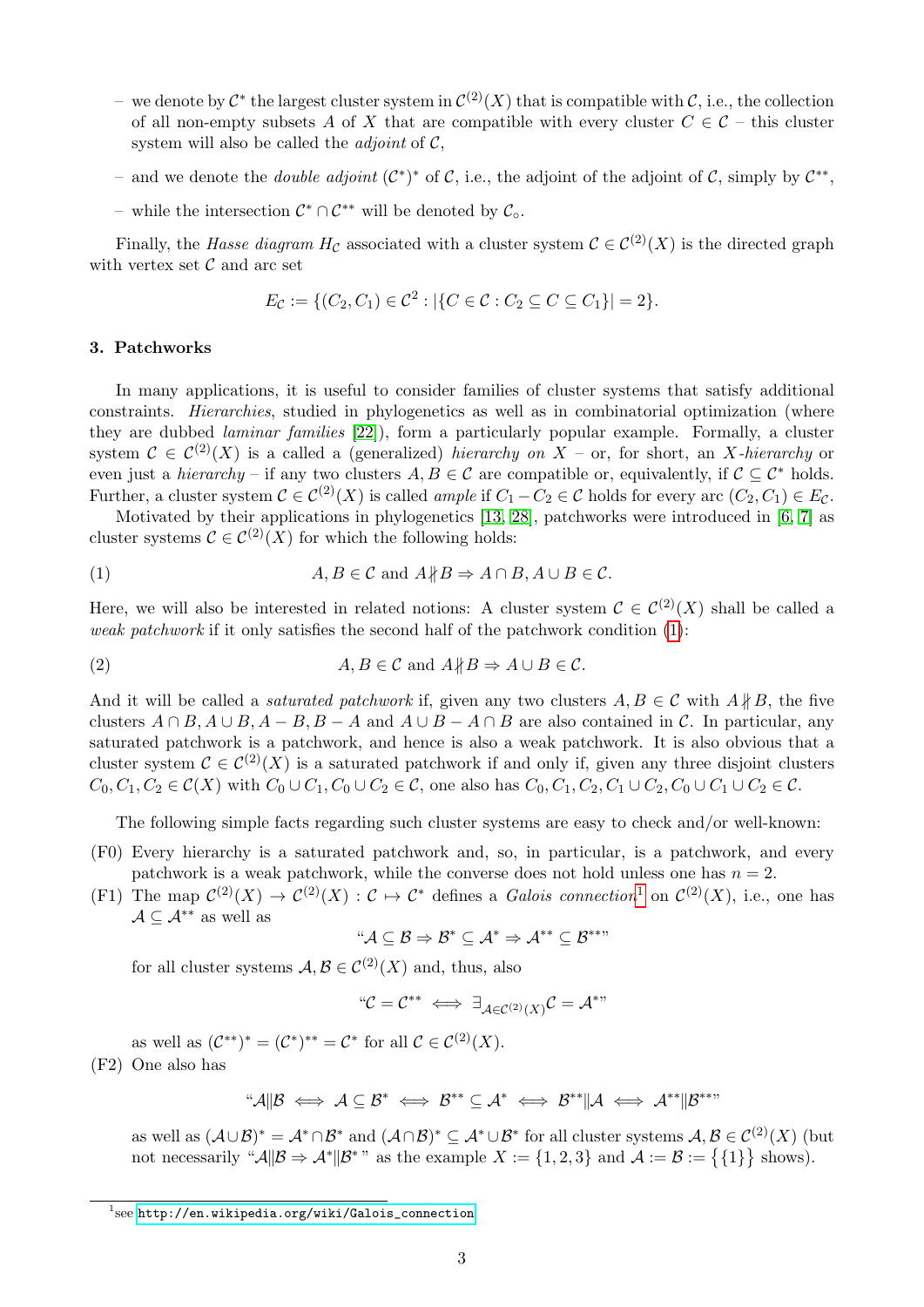(F3) The adjoint  $\mathcal{C}(X)^*$  of  $\mathcal{C}(X)$  is the cluster system  $\mathcal{C}_{triv}(X) := \{C \subseteq X : |C| = 1 \text{ or } C = X\}$ consisting of all *trivial* clusters in  $C(X)$ . It is a hierarchy and is contained in  $C^*$  for every cluster system  $\mathcal{C} \in \mathcal{C}^{(2)}(X)$ , and its union with any other hierarchy, weak patchwork, patchwork, or saturated patchwork  $C \subseteq C(X)$  is also a hierarchy, a weak patchwork, a patchwork, or a saturated patchwork, respectively. In particular, one has  $(C \cup \mathcal{C}_{triv}(X))^* = C^*$  and, hence, also  $(C \cup \mathcal{C}_{triv}(X))^{**} = C^{**}$  for every cluster system  $C \in C^{(2)}(X)$ .

More generally, given any cluster system  $\mathcal{C} \in \mathcal{C}^{(2)}(X)$  for which there exists a partition  $\Pi$  of a subset A of X such that C coincides with  $\langle \Pi \rangle := \{ \bigcup \Pi' : \emptyset \neq \Pi' \subsetneq \Pi \}$  (i.e., the disjoint union  $\mathcal{C} \dot{\cup} \{\emptyset, A\}$  is the 'ring of sets' generated by  $\Pi$ , cf. [\[4\]](#page-15-8)), one has  $\mathcal{C}^* \cap \mathcal{C} = \Pi$  – while  $\mathcal{C}^* - \mathcal{C}$  consists of all proper non-empty subsets of the sets in the partition  $\Pi$  and the subsets of X that either contain or are disjoint from A.

- (F4) The cardinality  $|\mathcal{H}|$  of any X-hierarchy  $\mathcal{H}$  never exceeds  $2n-1$ , and it coincides with this number if and only if H is a maximal X-hierarchy if and only if  $\mathcal{H} = \mathcal{H}^*$  holds.
- (F5) In particular, the following three assertions hold:
	- (F5-i) The adjoint  $\mathcal{C}^*$  of any cluster system  $\mathcal{C} \subseteq \mathcal{C}(X)$  that contains a maximal X-hierarchy  $\mathcal{H}$ must be a hierarchy as it is necessarily contained in the adjoint  $\mathcal{H}^*$  of  $\mathcal{H}$  which, however, coincides with  $H$  itself.
	- (F5-ii) Conversely, the adjoint  $\mathcal{H}^*$  of any hierarchy  $\mathcal{H} \subseteq \mathcal{C}(X)$  contains a maximal X-hierarchy as it is actually the union of all  $X$ -hierarchies and, hence, also of all maximal  $X$ -hierarchies that contain H.
	- (F5-iii) So, a cluster system  $\mathcal{C} \subseteq \mathcal{C}(X)$  is a hierarchy if and only if its adjoint contains a maximal X-hierarchy, in which case its double adjoint is also a hierarchy.
- (F6) Also, an X-hierarchy C is a maximal X-hierarchy if and only if  $X \in \mathcal{C}$  holds and either (i) every cluster  $C \in \mathcal{C}$  whose cardinality |C| exceeds 1 is the union of two proper (and, hence, necessarily disjoint) sub-clusters  $C_1, C_2 \in \mathcal{C}$  or, equivalently, (*ii*)  $\mathcal{C}$  is ample and  $\{x\} \in \mathcal{C}$  holds for all  $x \in X$ (cf. [\[5\]](#page-15-9) for generalizations regarding maximal X-hierarchies for infinite sets X).

Recall also (from, for example, [\[18\]](#page-16-6)) that a cluster system  $\mathcal{C} \in C^{(2)}(X)$  with  $X = \bigcup \mathcal{C}$  is a hierarchy if and only if  $\mathcal{C}(x) := \bigcap \mathcal{C}(\supseteq \{x\}) \in \mathcal{C}$  holds for every  $x \in X$  and the Hasse diagram  $H_{\mathcal{C}}$  is a rooted X-forest<sup>[2](#page-3-1)</sup> relative to the labelling map  $\phi_{\mathcal{C}} : X \to \mathcal{C} : x \mapsto \mathcal{C}(x)$  where the roots (respectively leaves) are formed by the maximal (respectively minimal) clusters in  $C$  – see, for example, [\[13,](#page-15-4) [28\]](#page-16-3) for more details. In particular, given any hierarchy  $\mathcal{C} \in \mathcal{C}^{(2)}(X)$  with  $X = \bigcup \mathcal{C}$ , the following holds:

- (H1) the associated rooted X–forest  $H_{\mathcal{C}}$  is a rooted X–tree (i.e., it is connected as a graph) if and only if  $X \in \mathcal{C}$  holds.
- (H2)  $\phi_c$  maps X bijectively onto the set of leaves of  $H_c$  if and only if one has  $\{x\} \in \mathcal{C}$  for all  $x \in X$ .
- (H3)  $H_{\mathcal{C}}$  is a rooted binary X-tree with leaf set  $\{\{x\} : x \in X\}$  if and only if  $\mathcal{C}$  is a maximal X-hierarchy (see, for example, [\[13,](#page-15-4) [28\]](#page-16-3) for details).

Furthermore, associating to every X-hierarchy with  $X = \bigcup \mathcal{C}$  the corresponding rooted X-forest sets up a canonical one-to-one correspondence between such hierarchies and isomorphism classes of rooted X–forests, i.e., every rooted X–forest is isomorphic to the rooted X–forest associated to one and only one such hierarchy. These concepts are illustrated in Fig. [1](#page-4-0) where, for simplicity (here and elsewhere), we write a set  $\{x_1, \ldots, x_t\}$  as  $x_1 \ldots x_t$  when no confusion can occur.

## <span id="page-3-0"></span>4. Examples of patchworks

In this section, we collect some examples of patchworks that arise naturally in the study of cluster systems, and present some characterizations of hierarchies via patchworks and adjoint cluster systems.

<span id="page-3-1"></span><sup>&</sup>lt;sup>2</sup>A rooted X–forest  $T = (V, E)$  is a collection of rooted trees together with a function  $\phi = \phi_T : X \to V$  providing a partial labelling of vertices of  $T$  such that every unlabelled vertex has degree at least 3.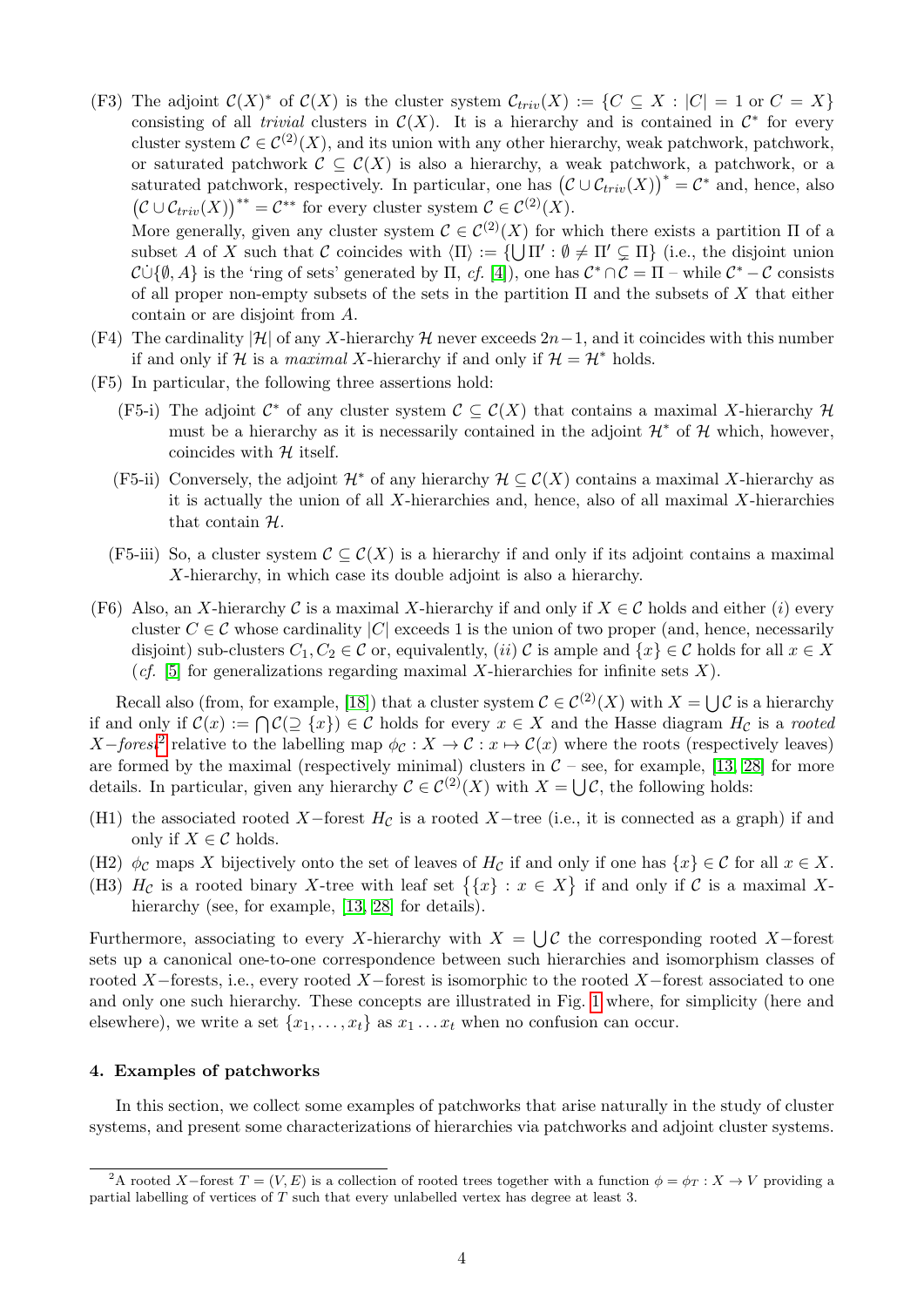

<span id="page-4-0"></span>Figure 1: The Hasse diagrams of (a) the hierarchy  $\{1, 2, 3, 4, 12, 34, 1234\}$ ; (b) the patchwork  $\{1, 2, 3, 4, 23, 123, 234, 1234\}$ ; and (c) the weak patchwork {1, 2, 3, 4, 123, 234, 1234}.

(E1) Let C be a cluster system for which  $|\bigcup C'| \geq |C'| + p$  holds for some fixed integer p for all nonempty subsets C' of C. Then the collection of all non-empty subsets C' of C with  $|\bigcup C'| = |C'| + p$ forms a patchwork since

$$
|\bigcup \mathcal{C}'| + |\bigcup \mathcal{C}''| = |\bigcup \mathcal{C}' \cap \bigcup \mathcal{C}''| + |\bigcup \mathcal{C}' \cup \bigcup \mathcal{C}''| \ge |\bigcup (\mathcal{C}' \cap \mathcal{C}'')| + |\bigcup (\mathcal{C}' \cup \mathcal{C}'')|
$$

and  $|\mathcal{C}'| + |\mathcal{C}''| = |\mathcal{C}' \cap \mathcal{C}''| + |\mathcal{C}' \cup \mathcal{C}''|$  holds for any two subsets  $\mathcal{C}', \mathcal{C}''$  of  $\mathcal{C}(X)$  (see also Lemma 1.2 in [\[16\]](#page-15-10)). In phylogenetic combinatorics, this observation is central to supertree construction from triplet and quartet trees (with  $p = 2$  and  $p = 3$ , respectively; see [\[7,](#page-15-5) [13,](#page-15-4) [16,](#page-15-10) [28\]](#page-16-3)). Moreover, the case  $p = 0$  has an interesting combinatorial implication for any cluster system C for X that has a 'system of distinct representatives' [\[19\]](#page-16-7): If  $\mathcal C$  is such a cluster system, then the 'trivial' direction of Hall's classic result implies that the collection of non-empty subsets  $\mathcal{C}'$  of  $\mathcal{C}$  that satisfy  $|\bigcup \mathcal{C}'| = |\mathcal{C}'|$  forms a patchwork (see [\[12\]](#page-15-11) for further related results).

(E2) Let  $G = (X, E)$  be a finite graph with vertex set X and let  $\mathcal{C}_G$  denote the set of subsets of X that are connected relative to G. Then,  $\mathcal{C}_G$  is a weak patchwork. Moreover, if G is acyclic (i.e. a forest of trees), then  $\mathcal{C}_G$  is a patchwork. More generally, the following can easily be established:

<span id="page-4-2"></span>**Lemma 4.1.** For any finite graph G with vertex set X,  $\mathcal{C}_G$  is a patchwork if and only if G is a block graph, i.e., a graph in which every 2-connected component or 'block' is a clique.

(E3) Further examples of saturated patchworks are provided by:

**Proposition 4.2.** The adjoint  $\mathcal{C}^*$  of any cluster system  $\mathcal{C} \in \mathcal{C}^{(2)}(X)$  is a saturated patchwork that contains  $\mathcal{C}_{triv}$ .

<span id="page-4-1"></span>*Proof:* The fact that  $C^*$  contains  $C_{triv}$  is obvious – and follows directly from the observations  $(F1)$  and  $(F3)$ . The fact that  $\mathcal{C}^*$  is saturated follows immediately from the following lemma.

**Lemma 4.3.** A cluster C in  $\mathcal{C}(X)$  is compatible with two given clusters  $A, B \in \mathcal{C}(X)$  that are not compatible with each other if and only if either one of the following five assertions holds: (i)  $C \cap (A \cup B) = \emptyset$ , (ii)  $A \cup B \subseteq C$ , (iii)  $C \subseteq A \cap B$ , (iv)  $C \subseteq A - B$ , or (v)  $C \subseteq B - A$ . In particular, if C is compatible with two clusters  $A, B \in C(X)$  that are not compatible with each other, then the five clusters  $A \cup B$ ,  $A \cap B$ ,  $A - B$ ,  $B - A$ , and  $(A - B) \cup (B - A)$  must also be compatible with C.

*Proof:* If C is compatible with two clusters  $A, B \in C(X)$  that are not compatible with each other and (i) does not hold, we may assume wlog that  $C \cap A \neq \emptyset$  and, therefore, either  $C \subseteq A$ or  $A \subseteq C$  holds. However, if  $A \subseteq C$  holds, we must also have  $C \cap B \neq \emptyset$  and, therefore, also  $B \subseteq C$  and, hence,  $A \cup B \subseteq C - i$ .e. (ii) – holds as  $C \subseteq B$  cannot hold in view of  $A \nsubseteq B$ .

Otherwise, we have  $C \subseteq A$  and, therefore,  $B \nsubseteq C$ . So, either  $C \subseteq B$  or  $C \cap B = \emptyset$  must hold implying that either  $C \subseteq A \cap B$  – i.e. (iii) – or  $C \subseteq A - B$  – i.e. (iii) – holds.

Conversely, it is obvious that each of these five assertions implies that not only  $A$  and  $B$ , but also the five clusters  $A\cup B$ ,  $A\cap B$ ,  $A-B$ ,  $B-A$ , and  $(A-B)\cup (B-A)$  must be compatible with C.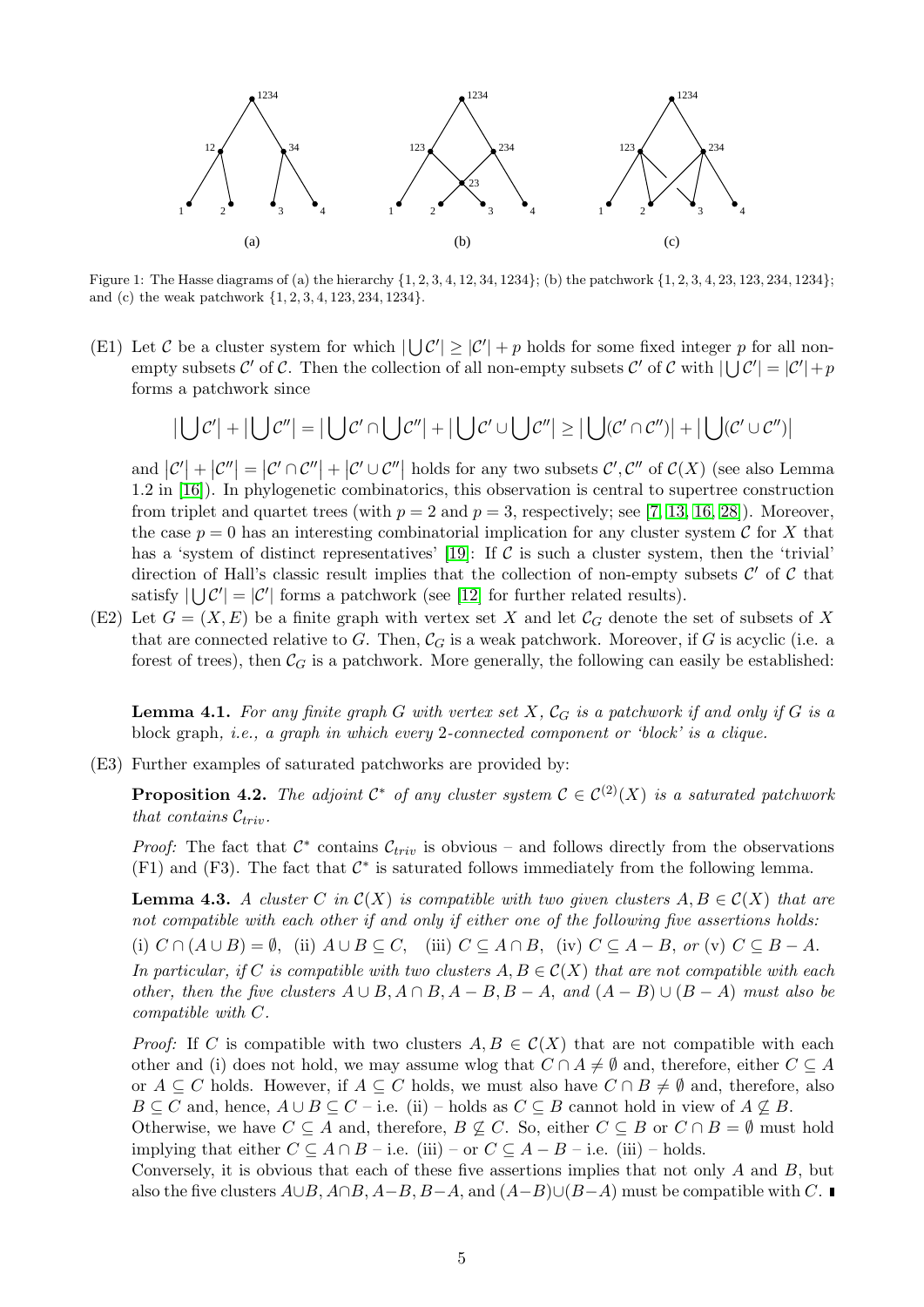(E4) Finally, given any cluster system  $\mathcal{C} \in \mathcal{C}^{(2)}(X)$ , recall that it was noted in [\[21,](#page-16-8) [29\]](#page-16-9) that the 'STsets' with respect to C, i.e., the clusters A in its adjoint  $\mathcal{C}^*$  with  $C||C'$  for all subsets  $C, C'$  of A in  $C$ , form a weak patchwork. Remarkably, this can now be improved in several ways: Consider an arbitrary subset R of the set  $\mathcal{C}(X) \times \mathcal{C}(X)$  and define, given any such subset R and any cluster system  $\mathcal{C} \subseteq \mathcal{C}(X)$ , five subsets of  $\mathcal{C}^*$  denoted  $\mathcal{C}^*(\mathcal{R}, \text{sub}), \mathcal{C}^*(\mathcal{R}, \text{sub}), \mathcal{C}^*(\mathcal{R}, \text{sup}), \mathcal{C}^*(\mathcal{R}, \text{sup}),$ and  $\mathcal{C}^*(\mathcal{R}, \text{disj})$  as follows:

$$
\mathcal{C}^*(\mathcal{R}, \text{sub}) := \{ A \in \mathcal{C}^* : (C, C') \in \mathcal{R} \text{ for all } C, C' \in \mathcal{C} \text{ with } C, C' \subseteq A \},
$$
  

$$
\mathcal{C}^*(\mathcal{R}, \text{psub}) := \{ A \in \mathcal{C}^* : (C, C') \in \mathcal{R} \text{ for all } C, C' \in \mathcal{C} \text{ with } C, C' \subseteq A \},
$$
  

$$
\mathcal{C}^*(\mathcal{R}, \text{sup}) := \{ A \in \mathcal{C}^* : (C, C') \in \mathcal{R} \text{ for all } C, C' \in \mathcal{C} \text{ with } C, C' \supseteq A \},
$$
  

$$
\mathcal{C}^*(\mathcal{R}, \text{psup}) := \{ A \in \mathcal{C}^* : (C, C') \in \mathcal{R} \text{ for all } C, C' \in \mathcal{C} \text{ with } C, C' \supsetneq A \},
$$
and  

$$
\mathcal{C}^*(\mathcal{R}, \text{disj}) := \{ A \in \mathcal{C}^* : (C, C') \in \mathcal{R} \text{ for all } C, C' \in \mathcal{C} \text{ with } C \cap A = C' \cap A = \emptyset \}.
$$

Note that

<span id="page-5-0"></span>
$$
\mathcal{C}^*(\mathcal{R}, \text{sub}) \subseteq \mathcal{C}^*(\mathcal{R}, \text{psub})
$$
 and  $\mathcal{C}^*(\mathcal{R}, \text{sup}) \subseteq \mathcal{C}^*(\mathcal{R}, \text{psup})$ 

always holds, and that  $\mathcal{C}^*(\mathcal{R},\text{sub})$  and  $\mathcal{C}^*(\mathcal{R},\text{psub})$  contain – essentially by definition – all clusters in  $\mathcal{C}^*$  that are proper sub-clusters of clusters in  $\mathcal{C}^*(\mathcal{R}, \text{psub})$ , i.e.,

(3) 
$$
A \in C^*, A' \in C^*(\mathcal{R}, \text{psub}), A \subsetneq A' \Rightarrow A \in C^*(\mathcal{R}, \text{sub}) \subseteq C^*(\mathcal{R}, \text{psub})
$$

holds. Similarly,  $\mathcal{C}^*(\mathcal{R}, \text{sup})$  and  $\mathcal{C}^*(\mathcal{R}, \text{psup})$  contain – also by definition – all clusters in  $\mathcal{C}^*$  that properly contain a cluster in  $\mathcal{C}^*(\mathcal{R}, \text{psup})$ , i.e.,

<span id="page-5-1"></span>(4) 
$$
A \in C^*, A' \in C^*(\mathcal{R}, \text{psup}), A \supsetneq A' \Rightarrow A \in C^*(\mathcal{R}, \text{sup}) \subseteq C^*(\mathcal{R}, \text{psup})
$$

also holds. And so does

<span id="page-5-2"></span>(5) 
$$
A \in \mathcal{C}^*, A' \in \mathcal{C}^*(\mathcal{R}, \text{disj}), A \supsetneq A' \Rightarrow A \in \mathcal{C}^*(\mathcal{R}, \text{disj}).
$$

Furthermore, given any  $\mathcal R$  as above, let  $\mathcal R_{\text{disj}}$  denote the union of  $\mathcal R$  and the set of all pairs  $(C, C') \in \mathcal{C}(X) \times \mathcal{C}(X)$  with  $C \cap C' = \emptyset$ , let  $\mathcal{R}_{\parallel}$  denote the – generally larger – union of  $\mathcal{R}$  and the set of all pairs  $(C, C') \in C(X) \times C(X)$  with  $C||C'$ , and note

- (||:1) that  $\mathcal{C}^*(\mathcal{R}_{\parallel}, \text{sub}) = \mathcal{C}^*(\mathcal{R}_{\parallel}, \text{psub})$  and  $\mathcal{C}^*(\mathcal{R}_{\parallel}, \text{sup}) = \mathcal{C}^*(\mathcal{R}_{\parallel}, \text{psup})$  always holds as  $C = A$ implies  $C\parallel C'$  for all clusters  $C' \in \mathcal{C}(X)$  with either  $C' \subseteq A$  or  $C' \supseteq A$ ,
- (||:2) and that also  $(\mathcal{R}_{\parallel})_{\text{disj}} = \mathcal{R}_{\parallel}$  and, hence, also  $\mathcal{C}^*(\mathcal{R}_{\parallel}, \text{sub}) = \mathcal{C}^*(\mathcal{R}_{\parallel}, \text{psub}) = \mathcal{C}^*(\mathcal{R}_{\text{disj}}', \text{psub})$ and  $C^*(\mathcal{R}_{\parallel}, \text{sup}) = C^*(\mathcal{R}_{\parallel}, \text{psup}) = C^*(\mathcal{R}'_{\text{disj}}, \text{psup})$  holds for  $\mathcal{R}' := \mathcal{R}_{\parallel}.$

Clearly, the ST-sets from [\[21,](#page-16-8) [29\]](#page-16-9) are exactly the sets  $\mathcal{C}^*(\emptyset_{\parallel}, \text{sub})$ . Thus, the observation from [\[21,](#page-16-8) [29\]](#page-16-9) is implied by

**Lemma 4.4.** Given any subset R of the set  $C(X) \times C(X)$ , the following holds:

(i) The cluster systems  $C^*(\mathcal{R}_{\parallel}, \text{sub}) = C^*(\mathcal{R}_{\parallel}, \text{psub})$ ,  $C^*(\mathcal{R}_{disj}, \text{psub})$ ,  $C^*(\mathcal{R}_{\parallel}, \text{sup}) = C^*(\mathcal{R}_{\parallel}, \text{psup})$ , and  $C^*(\mathcal{R}_{\text{disj}}, \text{psup})$  form saturated patchworks.

(ii) The two cluster systems  $C^*(\mathcal{R}_{\parallel}, \text{disj})$  and  $C^*(\mathcal{R}_{\text{disj}}, \text{disj})$  form patchworks.

*Proof:* (i): In view of (||:1) and (||:2), it suffices to show that the two cluster systems  $\mathcal{C}^*(\mathcal{R}_{disj}, \text{psub})$ and  $\mathcal{C}^*(\mathcal{R}_{\text{disj}},\text{psup})$  form saturated patchworks for any subset  $\mathcal{R}$  of the set  $\mathcal{C}(X)\times\mathcal{C}(X)$  (including those subsets  $\mathcal{R}'$  of  $\mathcal{C}(X) \times \mathcal{C}(X)$  that are of the form  $\mathcal{R}' = \mathcal{R}_{\parallel}$  for some subset  $\mathcal{R}$  of  $\mathcal{C}(X) \times \mathcal{C}(X)$ .

To do so, recall that, by Lemma [4.3,](#page-4-1) either  $C \cap (A \cup B) = \emptyset$ , or  $A \cup B \subseteq C$ , or  $C \subseteq A \cap B$ , or  $C \subseteq A - B$ , or  $C \subseteq B - A$  holds for any cluster C in C and any two clusters A, B in  $\mathcal{C}^*$  that are not compatible with each other. Thus, if C is also a proper subset of  $A \cup B$ , it must be contained in exactly one of the three pairwise disjoint subsets  $A \cap B$ ,  $A - B$ , or  $B - A$ . And if C properly contains either  $A \cap B$ ,  $A - B$ , or  $B - A$ , it must contain  $A \cup B$ .

In consequence,  $A, B \in C^*(\mathcal{R}_{\text{disj}}, \text{psub})$ ,  $A \nparallel B$ ,  $C, C' \in \mathcal{C}$ , and  $C, C' \subsetneq A \cup B$  implies that either  $C, C' \subsetneq A$  or  $C, C' \subsetneq B$  or  $C \cap C' = \emptyset$  and, hence in any case,  $(C, C') \in \mathcal{R}_{\text{disj}}$  holds.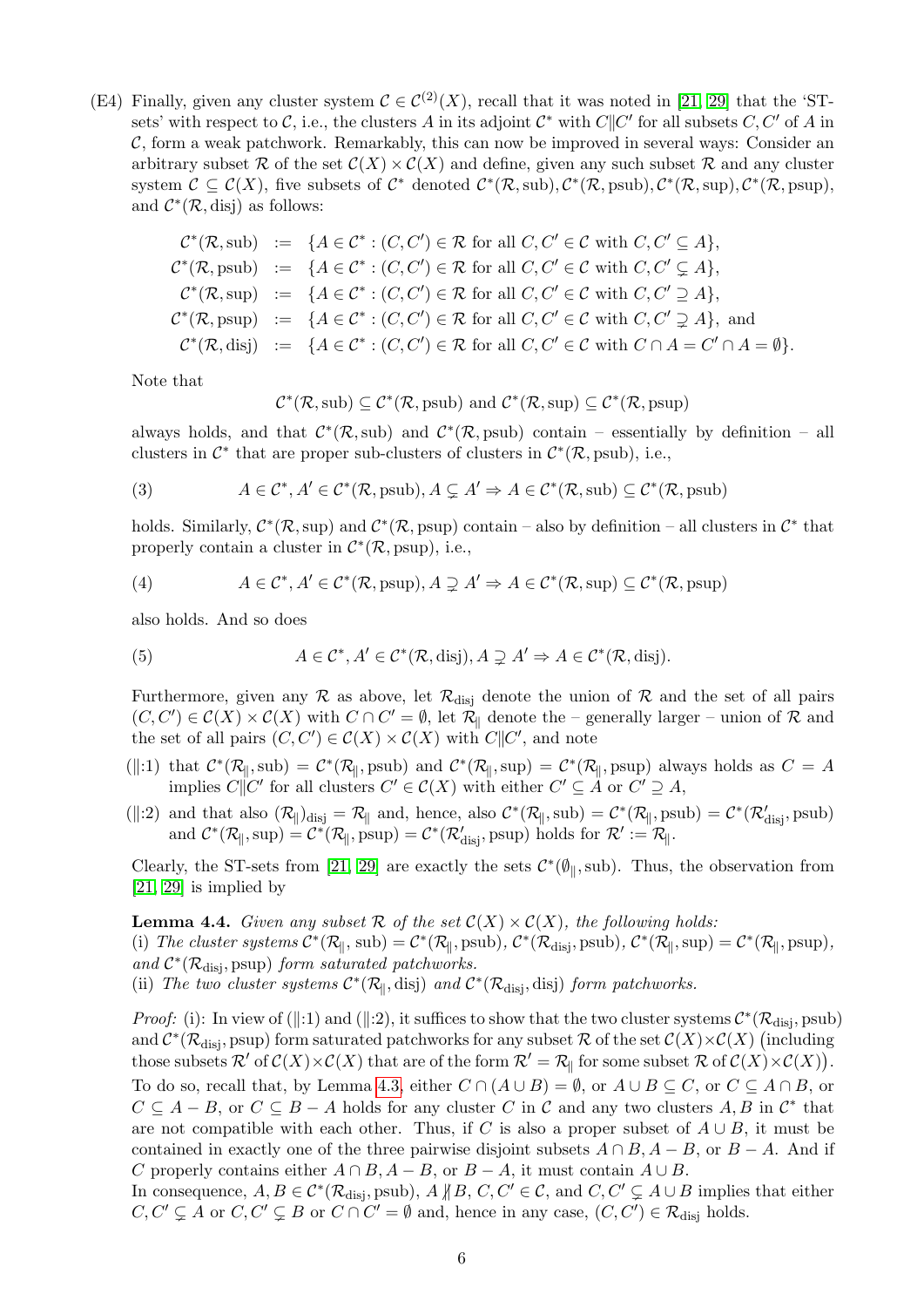And  $A, B \in C^*(\mathcal{R}_{\text{disj}}, \text{psup})$ ,  $C, C' \in \mathcal{C}, A \nparallel B$ , and  $C, C' \supsetneq A \cap B$  or  $C, C' \supsetneq A - B$  or  $C, C' \supsetneq B - A$  implies that  $C, C' \supsetneq A \cup B$  and, therefore, also  $C, C' \supsetneq A$  and, hence, again  $(C, C') \in \mathcal{R}_{\text{disj}}$  holds.

So,  $A, B \in C^*(\mathcal{R}_{\text{disj}}, \text{psub})$  and  $A \nparallel B$  implies  $A \cup B \in C^*(\mathcal{R}_{\text{disj}}, \text{psub})$  and, therefore, also  $A \cap B, A - B, B - A, (A - B) \cup (B - A) \in C^*(\mathcal{R}_{\text{disj}}, \text{psub})$  in view of [\(3\)](#page-5-0).

And  $A, B \in C^*(\mathcal{R}_{\text{disj}}, \text{psup})$  and  $A \not\parallel B$  implies  $A \cap B, A - B, B - A, (A - B) \cup (B - A) \in$  $\mathcal{C}^*(\mathcal{R}_{\text{disj}}, \text{psup})$  while  $A \cup B \in \mathcal{C}^*(\mathcal{R}_{\text{disj}}, \text{psup})$  holds anyway in view of [\(4\)](#page-5-1).

In consequence, the cluster systems  $\mathcal{C}^*(\mathcal{R}_{\text{disj}}, \text{psub})$  and  $\mathcal{C}^*(\mathcal{R}_{\text{disj}}, \text{psup})$  and, hence, in particular also the cluster systems  $\mathcal{C}^*(\mathcal{R}_{\parallel}, \text{sub}) = \mathcal{C}^*(\mathcal{R}_{\parallel}, \text{psub})$  and  $\mathcal{C}^*(\mathcal{R}_{\parallel}, \text{sup}) = \mathcal{C}^*(\mathcal{R}_{\parallel}, \text{psup})$  all are saturated patchworks for every subset  $\mathcal{R}$  of  $\mathcal{C}(X) \times \mathcal{C}(X)$ .

(ii): Finally, Lemma [4.3](#page-4-1) implies also that  $C \cap (A \cup B) = \emptyset$  or  $C \subseteq A - B$  or  $C \subseteq B - A$  holds for any cluster C in C and any two clusters  $A, B$  in  $\mathcal{C}^*$  that are not compatible with each other and for which  $C \cap (A \cap B) = \emptyset$  holds.

Thus, if C, C' are two clusters with  $C \cap (A \cap B) = C' \cap (A \cap B) = \emptyset$ , we have either  $C \cap C' = \emptyset$ or  $C \cap A = C' \cap A = \emptyset$  or  $C \cap B = C' \cap B = \emptyset$  and, therefore, in any case  $(C, C') \in \mathcal{R}_{disj}$ . So,  $A, B \in C^*(\mathcal{R}_{\text{disj}}, \text{disj})$  and  $A \not\parallel B$  implies  $A \cap B \in C^*(\mathcal{R}_{\text{disj}}, \text{disj})$  while  $A \cup B \in C^*(\mathcal{R}_{\text{disj}}, \text{disj})$ holds anyway in view of [\(5\)](#page-5-2).

In consequence, the cluster systems  $\mathcal{C}^*(\mathcal{R}_{disj},\text{disj})$  and  $\mathcal{C}^*(\mathcal{R}_{\parallel},\text{disj})$  form patchworks for every subset  $\mathcal{R}$  of  $\mathcal{C}(X) \times \mathcal{C}(X)$ .

Remark We leave it to the interested reader to construct an example of a cluster system  $\mathcal{C} \subseteq \mathcal{C}(X)$ for which  $C^*(\emptyset_{\parallel}, \text{disj})$  does not form a saturated patchwork.

## 5. Ample patchworks

While it is obvious that any cluster system  $\mathcal{C} \in C^{(2)}(X)$  that contains, for every arc  $(C_2, C_1) \in E_{\mathcal{C}}$ , a maximal X-hierarchy H with  $C_1, C_2 \in \mathcal{H}$  must be ample, it was observed in [\[6\]](#page-15-7) that – somehow conversely – a patchwork that contains  $\mathcal{C}_{triv}$  is ample if and only if it contains a maximal X-hierarchy, and in [\[8\]](#page-15-12) that a weak patchwork  $C \in C^{(2)}(X)$  that contains  $\mathcal{C}_{triv}$  is ample if and only if the following apparently stronger assertion holds: every hierarchy  $\mathcal{H} \subseteq \mathcal{C}$  can be extended within  $\mathcal{C}$  to a maximal Xhierarchy, i.e., to a maximal X-hierarchy  $\mathcal{H}' \supseteq \mathcal{H}$  with  $\mathcal{H}' \subseteq \mathcal{C}$ . In particular, any such patchwork must contain some maximal X-hierarchy. Combining these facts with Proposition [4.2](#page-4-2) and our observations collected in (F5), we obtain:

<span id="page-6-0"></span>**Theorem 1.** A cluster system  $C \in C^{(2)}(X)$  is a hierarchy if and only if the adjoint  $C^*$  of C is ample and – hence – an ample saturated patchwork that contains  $\mathcal{C}_{triv}$ . Conversely, the adjoint  $\mathcal{C}^*$  of any ample weak patchwork  $\mathcal{C} \in \mathcal{C}^{(2)}(X)$  that contains  $\mathcal{C}_{triv}$  is a hierarchy, implying that its double adjoint  $\mathcal{C}^{**}$  must also be ample and – hence, just as above – an ample saturated patchwork that contains  $\mathcal{C}_{triv}$ .

Proof: Indeed, if C is a hierarchy, its adjoint  $C^*$  contains a maximal hierarchy in view of (F5-ii) and it is a patchwork by Proposition [4.2.](#page-4-2) It must, therefore, be ample in view of the "if" direction of the results obtained in [\[6\]](#page-15-7). Conversely, if  $\mathcal{C}^*$  is ample, it must – in view of the fact that it is a patchwork that contains  $\mathcal{C}_{triv}$  and the "only if" direction – contain a maximal hierarchy. So, its adjoint  $(\mathcal{C}^*)^* = \mathcal{C}^{**}$ and, hence, also  $\mathcal C$  itself must be a hierarchy in view of  $(F5-i)$ .

The remaining claim regarding the adjoints  $C^*$  of ample weak patchworks follows from the fact that every ample weak patchwork  $\mathcal{C} \in \mathcal{C}^{(2)}(X)$  that contains  $\mathcal{C}_{triv}$  must, by [\[8\]](#page-15-12), contain a maximal hierarchy. So, its adjoint  $\mathcal{C}^*$  must be a hierarchy, again by (F5-i), and its double adjoint, therefore, is an ample saturated patchwork that contains  $\mathcal{C}_{triv}$ .

Theorem [1](#page-6-0) supplies the only equivalence that is not perfectly trivial in the following ten equivalent characterizations of hierarchies:

**Proposition 5.1.** Given any cluster system  $\mathcal{C} \in C^{(2)}(X)$ , the following ten assertions are equivalent: (i) C is a hierarchy, (ii) C is contained in  $\mathcal{C}^*$ , (iii) C is contained in  $\mathcal{C}_0$ , (iv) every subsystem  $\mathcal{C}'$  of  $\mathcal{C}$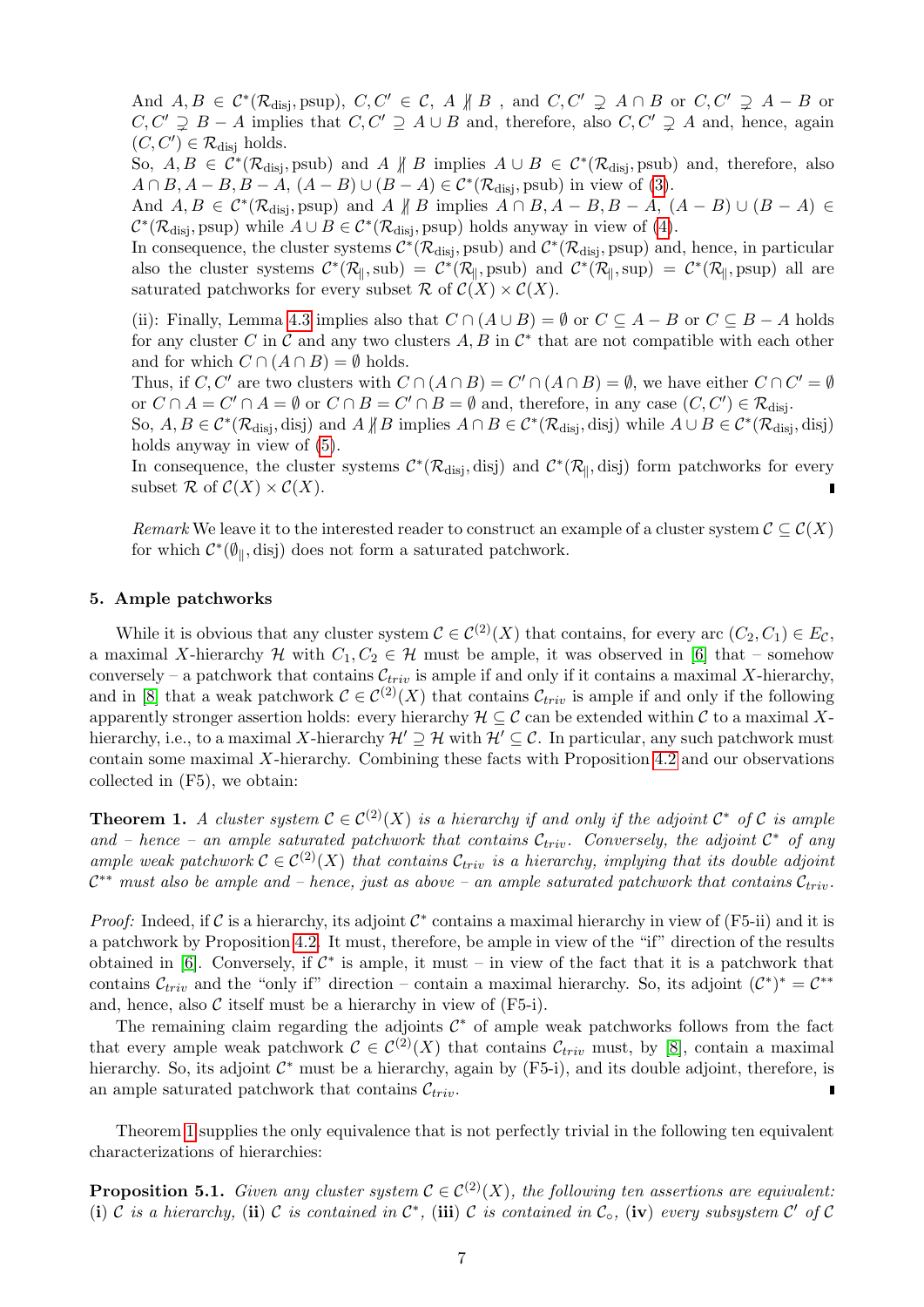is a saturated patchwork, (v) every subsystem  $\mathcal{C}'$  of  $\mathcal C$  is a patchwork, (vi) every subsystem  $\mathcal C'$  of  $\mathcal C$  is a weak patchwork, (vii) C is a weak patchwork and coincides with  $\mathcal{C}_{extr}$ , (viii)  $\mathcal{C}_{extr}$  is contained in  $\mathcal{C}^*$ , (ix)  $\mathcal{C}^*$  contains a maximal X-hierarchy, (x)  $\mathcal{C}^*$  is ample.

*Proof:* It is obvious that the implications "(i)  $\iff$  (ii)  $\iff$  (iii)" as well as "(i) $\Rightarrow$  (iv) $\Rightarrow$  (v) $\Rightarrow$  (vi)" hold and that, in turn, (vi) implies that C can not contain any pair A, B of incompatible clusters. So, also "(vi)⇒(i)" holds. Further, (i) implies (vii) as (i) implies (vi) and  $\mathcal{C} = \mathcal{C}_{extr}$ , and (vii) implies (i) as the existence of a pair  $A, B$  of incompatible clusters in a weak patchwork  $C$  would imply that their union  $A \cup B$  would be contained in C, but not in  $\mathcal{C}_{extr}$ .

It is also obvious that (ii) implies (viii) while, conversely, "(viii)  $\Rightarrow$  (i)" holds because if C were not a hierarchy while (viii) holds for C, we could choose a minimal pair  $A, B \in \mathcal{C}$  with  $A \nparallel B$ , (i.e., a pair  $A, B \in \mathcal{C}$  so that  $A', B' \in \mathcal{C}, A' \subseteq A, B' \subseteq B$ , and  $A' \nparallel B'$  implies  $A = A'$  and  $B = B'$ ) while, in view of (viii), we must also have  $A \notin \mathcal{C}_{extr}$ , that is,  $A = A_1 \cup A_2$  for some  $A_1, A_2 \in \mathcal{C}$  with  $A_1 \nparallel A_2$ . By the minimality assumption, this would imply  $A_1||B$  and  $A_2||B$  and, hence,  $A||B$  in view of Lemma [4.3,](#page-4-1) a contradiction.

Finally, the equivalence of  $(i)$  and  $(ix)$  has been noted already in  $(F5-iii)$ , and that of  $(ix)$  and (x) in Theorem [1.](#page-6-0)

Remark Although the double adjoint  $\mathcal{C}^{**}$  of any ample cluster system  $\mathcal{C} \in \mathcal{C}^{(2)}(X)$  that contains  $\mathcal{C}_{triv}$ must also be an ample cluster system that contains  $\mathcal{C}_{triv}$ , such a cluster system  $\mathcal C$  does not need to coincide with its double adjoint  $\mathcal{C}^{**}$  as the example  $X := \{1, 2, 3\}$  and  $\mathcal{C} := \{1, 2, 3, 12, 23, 123\}$  clearly shows. However, as we shall see in the next section,  $C = C^{**}$  will hold in case C is also saturated. Indeed, we will show there that an arbitrary cluster system  $\mathcal{C} \in C^{(2)}(X)$  coincides with its double adjoint if and only if it is a saturated patchwork that contains  $\mathcal{C}_{triv}$ .

#### <span id="page-7-0"></span>6. A duality theory for cluster systems

We have noted above that, given a cluster system  $\mathcal{C} \in \mathcal{C}^{(2)}(X)$ , the adjoint  $\mathcal{C}^*$  is a saturated patchwork that contains  $\mathcal{C}_{triv}(X)$ . Here, we will show that, conversely, a cluster system  $\mathcal{C} \in \mathcal{C}^{(2)}(X)$ is of the form  $\mathcal{C} = \mathcal{A}^*$  for some cluster system  $\mathcal{A} \in \mathcal{C}^{(2)}(X)$  whenever – and, therefore, if and only if – it is saturated and contains  $\mathcal{C}_{triv}(X)$ . To this end, we note first:

**Lemma 6.1.** Given a weak patchwork  $C \in C^{(2)}(X)$  and any cluster A in C with at least two distinct maximal proper sub-clusters in  $C - i.e.,$  with  $|\text{Max}(C : A)| \geq 2 - \text{either one of the following two}$ mutually exclusive assertions holds:

[M1-A]  $\mathcal{C}(\subseteq A)$ ||Max $(\mathcal{C} : A)$  holds – in particular, any two distinct clusters in Max $(\mathcal{C} : A)$  are disjoint.

[M2-A]  $C \cap C' \neq \emptyset$  and  $C \cup C' = A$  holds for any two distinct clusters  $C, C'$  in  $Max(C:A)$ .

Furthermore, if C is saturated, then [M1-A] holds for some cluster A in C with  $|\text{Max}(\mathcal{C}:A)| \geq 2$  if and only if one has  $\text{Max}(\mathcal{C}:A) \subseteq \mathcal{C}^*$  in which case the cluster system

<span id="page-7-1"></span> $\langle \text{Max}(\mathcal{C} : A) \rangle := \{ \mid \bigcup \mathcal{M} : \emptyset \neq \mathcal{M} \subsetneq \text{Max}(\mathcal{C} : A) \}$ 

must also be contained in  $\mathcal{C}^*$ .

*Proof:* Note first that, if C, C' are two distinct clusters in Max( $C : A$ ) with  $C \cap C' \neq \emptyset$ , we must have  $C \cup C' = A$  as well as  $C \cap C'' \neq \emptyset$  for every other cluster  $C''$  in  $Max(C:A) := Max(C:A)$ . Indeed,  $C \neq C'$  and  $C \cap C' \neq \emptyset$  implies  $C \cup C' \in C$  and  $C, C' \subsetneq C \cup C' \subseteq A$  and hence  $C \cup C' = A$ , as claimed. And if C'' is yet another cluster in Max $(C : A)$ , we must have  $C'' \cap C' \subsetneq C'' = C'' \cap A =$  $C'' \cap (C \cup C') = (C'' \cap C) \cup (C'' \cap C')$ , and hence  $C'' \cap C \neq \emptyset$ , also as claimed.

Furthermore, if [M1-A] holds, C is any cluster in Max $(C : A)$ , and B is any cluster in  $C(\subseteq A)$ , then we must have either  $B \subseteq C$  or  $B \cap C = \emptyset$ , as  $B \nsubseteq C$  and  $B \cap C \neq \emptyset$  would imply that  $B' \neq C$  and  $B' \cap C \neq \emptyset$  would hold for any maximal cluster  $B' \in \text{Max}(\mathcal{C} : A)$  with  $B \subseteq B'$ . So, [M1-A] cannot hold in this case. This clearly implies the first claim.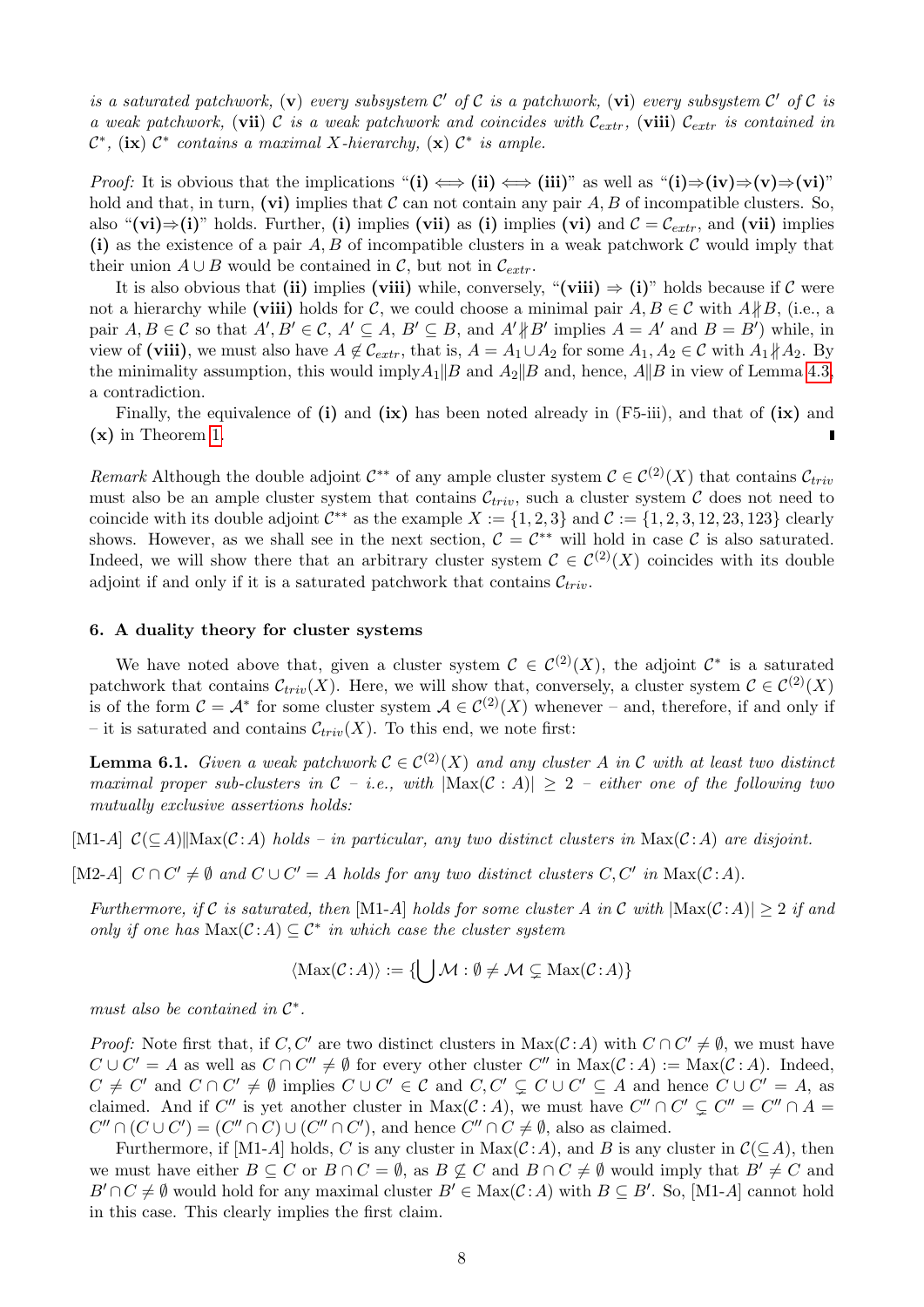To establish the second claim, assume that  $\mathcal{C} \in C^{(2)}(X)$  is a saturated patchwork, that A is a cluster in C with  $|\text{Max}(\mathcal{C}:A)| \geq 2$  for which  $|\text{M1-}A|$  holds, and that M is a non-empty proper subset of Max( $\mathcal{C}: A$ ). Then, we must also have  $M := \bigcup \mathcal{M} \in \mathcal{C}^*$  because, if B is any cluster in C, we must have  $B||M$  in case  $B||A$ , as  $A \subseteq B$  implies  $M \subseteq B$ ,  $A \cap B = \emptyset$  implies  $M \cap B = \emptyset$ , and  $B \subseteq A$ implies  $B \subseteq M$  or  $M \cap B = \emptyset$ , depending on whether the unique cluster  $C \in \text{Max}(\mathcal{C} : A)$  with  $B \subseteq C$ is contained in M or not. And if  $B \nparallel A$  holds,  $B \cap A$  and  $A - B$  must be disjoint proper subsets of A in C for which the union is A. So, if [M1-A] holds, we must have  $Max(C:A) = {B \cap A, A - B}$  and, therefore, either  $\mathcal{M} = \{A \cap B\}$  and  $M = A \cap B$ , or  $\mathcal{M} = \{A - B\}$  and  $M = A - B$ , which implies in both cases that  $B||M$  holds.

<span id="page-8-0"></span>We are now ready to establish the following theorem:

**Theorem 2.** A cluster system  $C \in C^{(2)}(X)$  coincides with  $C^{**}$  or – equivalently, cf. (F1)– is of the form  $C = A^*$  for some cluster system  $A \in C^{(2)}(X)$  if and only if it is a saturated patchwork that  $contains C_{triv}.$ 

In particular,  $\mathcal{H}^{**} = \mathcal{H} \cup \mathcal{C}_{triv}(X)$  holds for every hierarchy  $\mathcal{H} \subseteq \mathcal{C}(X)$  and, more generally,  $\mathcal{C}^{**}=\mathcal{C}\cup\mathcal{C}_{triv}(X)$  holds for every saturated patchwork  $\mathcal{C}\subseteq\mathcal{C}(X)$ , while  $\mathcal{H}^{**}=\mathcal{H}$  holds for a hierarchy  $\mathcal{H} \subseteq \mathcal{C}(X)$  if and only if H contains  $\mathcal{C}_{triv}(X)$ .

*Proof:* It suffices to show that if C is saturated and contains  $\mathcal{C}_{triv}(X)$ , there exist no clusters in  $\mathcal{C}^{**}-\mathcal{C}$ . Otherwise, assume that B is a cluster in  $\mathcal{C}^{**} - \mathcal{C}$  of minimal cardinality. In view of  $X \in \mathcal{C}$ , there exists a unique smallest cluster A in C with  $B \subseteq A$ , viz.  $A := \bigcap C(\supseteq B)$ . If there were two clusters  $C_1, C_2 \in \text{Max}(\mathcal{C}:A)$  with  $C_0 := C_1 \cap C_2 \neq \emptyset$  and hence  $C_1 \cup C_2 = A$  and  $C_3 := A - C_0 \in \mathcal{C}$ , we must have  $B \nsubseteq C_1, C_2, C_3$  and, therefore,  $|B \cap C_1|, |B \cap C_2| < |B|$  as well as  $B \cap C_0 \neq \emptyset$  and, therefore,  $B \cap C_1, B \cap C_2 \neq \emptyset$ . Thus,  $B \in C^{**}$  and  $C_1, C_2 \in \mathcal{C} \subseteq C^{**}$  implies  $B \cap C_1, B \cap C_2 \in C^{**}$  in view of Proposition [4.2.](#page-4-2) So, our choice of B implies that  $B \cap C_1, B \cap C_2 \in \mathcal{C}$  must also hold and, therefore,  $B = B \cap A = B \cap (C_1 \cup C_2) = (B \cap C_1) \cup (B \cap C_2) \in \mathcal{C}$  in view of  $(B \cap C_1) \cap (B \cap C_2) = B \cap C_0 \neq \emptyset$ , which is a contradiction.

So, by Lemma [6.1,](#page-7-1) [M1-A] must hold and, therefore, also  $\bigcup \mathcal{M} \in \mathcal{C}^*$  for any proper non-empty subset M of Max $(C : A) \subseteq C$  while, in view of our assumption  $\mathcal{C}_{triv} \subseteq C$ , the subsets in Max $(C : A)$ must actually form a partition of A. Thus, any cluster  $B \in \mathcal{C}^{**} - \mathcal{C}$  with  $B \subsetneq A = \bigcap \mathcal{C}(\supseteq B)$  must be the union of all those subsets C in  $Max(C : A)$  with which it has a non-empty intersection (as  $C \in \text{Max}(\mathcal{C}:A)$  and, therefore,  $C \in \mathcal{C}^*$ ,  $B \in \mathcal{C}^{**}$  and  $B \cap C \neq \emptyset$  imply  $C \subseteq B$  because  $B \subseteq C$  cannot hold by our choice of A). That is, we must have  $B \in \langle \text{Max}(\mathcal{C} : A) \rangle \subseteq \mathcal{C}^*$  and, hence,

$$
B \in \langle \text{Max}(\mathcal{C}:A) \rangle \cap \mathcal{C}^{**} \subseteq \langle \text{Max}(\mathcal{C}:A) \rangle \cap \langle \text{Max}(\mathcal{C}:A) \rangle^* = \text{Max}(\mathcal{C}:A) \subseteq \mathcal{C}
$$

in view of (F1) and (F3), in contradiction to our assumption  $C \notin \mathcal{C}$ . The last remarks follow directly from  $(F0)$  and  $(F3)$ .

Combining Theorem [2](#page-8-0) with our observations in Theorem [1,](#page-6-0) we can now give a detailed description of the structure of all ample and saturated patchworks that contain  $\mathcal{C}_{triv}$ :

**Proposition 6.2.** A cluster system  $C \in C^{(2)}(X)$  is an ample and saturated patchwork that contains  $\mathcal{C}_{triv}$  if and only if there exists a (necessarily unique) hierarchy  $\mathcal{H} \in \mathcal{C}^{(2)}(X)$  containing  $\mathcal{C}_{triv}$  (viz., the hierarchy  $\mathcal{H} := \mathcal{C}^*$  such that  $\mathcal C$  is the disjoint union of the set  $\{X\}$  and the sets  $\langle \text{Max}(\mathcal{H} : A) \rangle$  where A ranges over all clusters in  $H$  of cardinality at least 2. In particular:

$$
|\mathcal{C}|=1+\sum_{A\in\mathcal{C}^*,\,|A|>1}(2^{|{\rm Max}(\mathcal{H}:A)|}-2)
$$

must hold in this case.

*Proof:* We have already noted in Theorem [1](#page-6-0) that the adjoint  $C^*$  of any ample weak patchwork  $C \in C^{(2)}(X)$  that contains  $\mathcal{C}_{triv}$  must be a hierarchy that contains  $\mathcal{C}_{triv}$ . So, writing H for the hierarchy  $\mathcal{C}^*$ , we must have  $\mathcal{C} = \mathcal{H}^*$  by Theorem [2](#page-8-0) in case  $\mathcal{C} \in \mathcal{C}^{(2)}(X)$  is an ample and saturated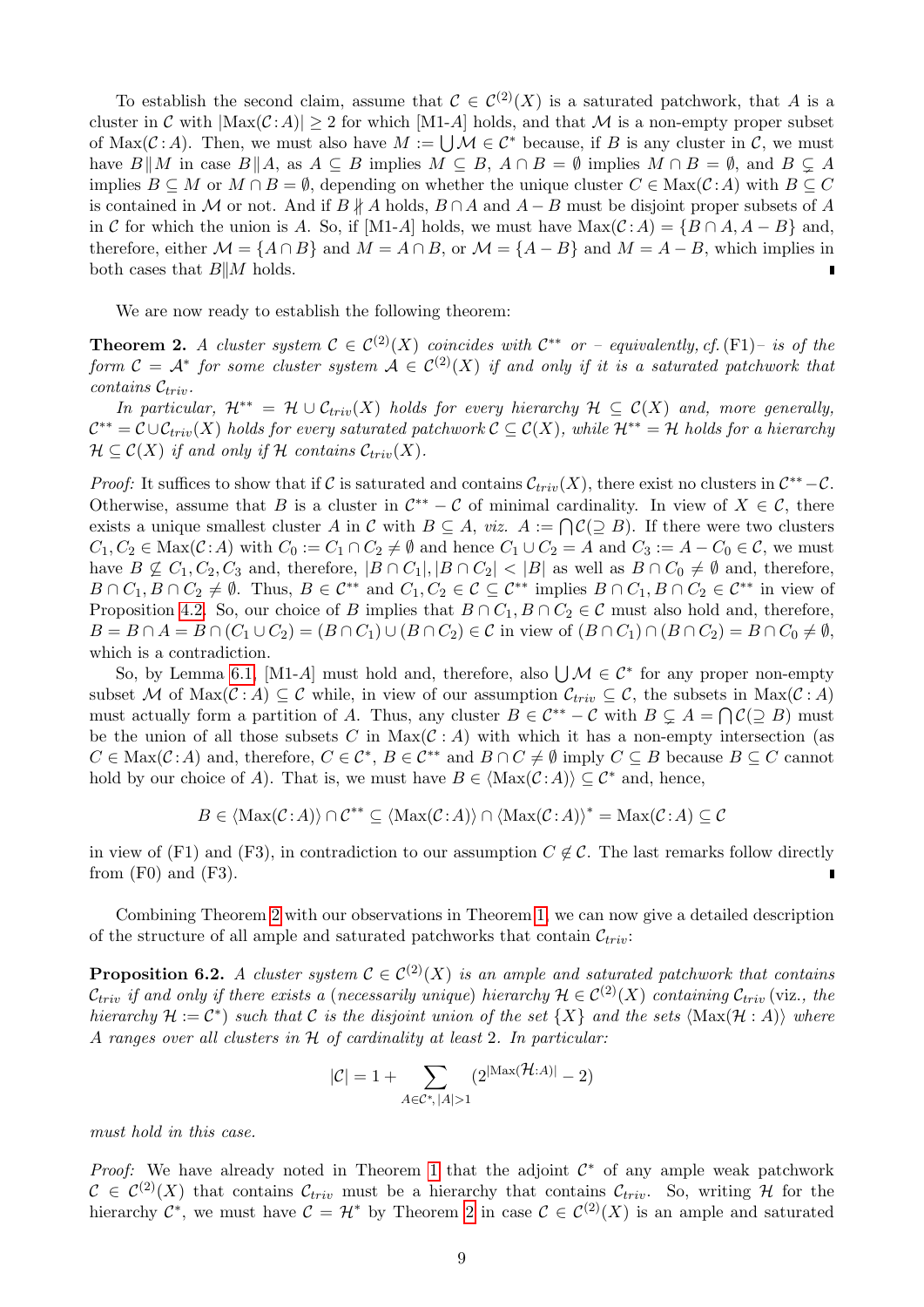patchwork that contains  $\mathcal{C}_{triv}$ . It is also obvious that Lemma [6.1](#page-7-1) implies that  $\langle \text{Max}(\mathcal{H} : A) \rangle \subseteq \mathcal{H}^* = \mathcal{C}$ holds for every cluster  $A \in \mathcal{H}$  with  $|A| > 1$  and that the various subsets of C of the form  $\langle \text{Max}(\mathcal{H} : A) \rangle$ for some such  $A \in \mathcal{H}$  must be disjoint for distinct clusters A as, given some non-empty and proper subset M of Max $(\mathcal{H} : A)$ , A must be the unique smallest cluster in  $\mathcal{H}$  with  $\bigcup \mathcal{M} \subsetneq A$ . Further,  $|\langle \text{Max}(\mathcal{H} : A) \rangle| = 2^{|{\text{Max}}(\mathcal{H}:A)|} - 2$  clearly holds for every  $A \in \mathcal{H}$  with  $|A| > 1$ .

Thus, it suffices to note that, given any cluster  $C \in \mathcal{H}^*$  with  $C \neq X$ , one has  $C \in \langle \text{Max}(\mathcal{H} : A) \rangle$ for that unique smallest cluster  $A \in \mathcal{H}$  with  $C \subsetneq A$ , viz. the intersection of all cluster  $A' \in \mathcal{H}$  with  $C \subsetneq A'$ . However:

- − C must be compatible with all clusters  $C' \in \text{Max}(\mathcal{H} : A) \subseteq \mathcal{C}$ ;
- by construction, C is properly contained in A but not in any cluster  $C' \in Max(\mathcal{H}: A)$ ; and
- Max $(\mathcal{H}: A)$  must be a partition of A in view of our assumption  $\mathcal{C}_{triv}(X) \subseteq \mathcal{H}$ .

So, we have  $C' \subseteq C$  for every cluster  $C' \in Max(\mathcal{H} : A)$  with  $C \cap C' \neq \emptyset$  and, therefore, - in view of  $C = C \cap A = C \cap \bigcup \text{Max}(\mathcal{H} : A) = \bigcup_{C' \in \text{Max}(\mathcal{H}:A)} C \cap C'$  - also  $C = \bigcup \mathcal{M}(C)$  for  $\mathcal{M}(C) := \{C' \in \text{Max}(\mathcal{H} : A) : C \cap C' \neq \emptyset\}$  which, in turn, implies  $\emptyset \neq \mathcal{M}(C) \subsetneq \text{Max}(\mathcal{H} : A)$ and, therefore, also  $C \in \langle \text{Max}(\mathcal{H} : A) \rangle$ , as claimed.

#### <span id="page-9-0"></span>7. Generators for patchworks

Obviously, the intersection  $C_1 \cap C_2$  of any two patchworks  $C_1$  and  $C_2$  is a patchwork, too. And the same holds for weak or saturated patchworks. In addition, the cluster system  $\mathcal{C}(X)$  is a saturated patchwork and hence is also a (weak) patchwork. Therefore, we can associate, to any cluster system  $\mathcal{C} \in \mathcal{C}^{(2)}(X)$ , the following patchworks "generated by  $\mathcal{C}$ ": (i) The unique minimal weak patchwork  $[\mathcal{C}]_{wk}$ , (ii) the – generally larger – unique minimal patchwork  $[\mathcal{C}]_{pt}$ , and (iii) the – generally still larger – unique minimal saturated patchwork  $[\mathcal{C}]_{st}$  that, respectively, contain  $\mathcal{C}$ . These patchworks are also called the weak patchwork closure, the patchwork closure, and the saturated patchwork closure of C. Clearly, the corresponding three operators  $P_{wk}, P_{pt}, P_{st} : C^{(2)}(X) \to C^{(2)}(X)$  that map any cluster system  $\mathcal{C} \in \mathcal{C}^{(2)}(X)$  onto its weak patchwork closure  $[\mathcal{C}]_{wk}$ , its patchwork closure  $[\mathcal{C}]_{pt}$  and its saturated patchwork closure  $[\mathcal{C}]_{st}$ , respectively, are 'closure operators' on  $\mathcal{C}^{(2)}(X)$ .

Further, we have  $\mathcal{C} \subseteq [\mathcal{C}]_{wk} \subseteq [\mathcal{C}]_{pt} \subseteq [\mathcal{C}]_{st} \subseteq \overline{\mathcal{C}}^{**}$  for every  $\mathcal{C} \in \mathcal{C}^{(2)}(X)$ . So,  $\mathcal{A}, \mathcal{B} \in \mathcal{C}^{(2)}(X)$  and  $\mathcal{A}||\mathcal{B}$  imply not only  $\mathcal{A}^{**}||\mathcal{B}^{**}$  as observed in (F2), but also  $[\mathcal{A}]_{wk}||[\mathcal{B}]_{wk}$ ,  $[\mathcal{A}]_{pt}||[\mathcal{B}]_{pt}$  and  $[\mathcal{A}]_{st}||[\mathcal{B}]_{st}$ .

Note further that  $[\mathcal{C} \cup \mathcal{C}_{triv}]_{wk} = [\mathcal{C}]_{wk} \cup \mathcal{C}_{triv}$ ,  $[\mathcal{C} \cup \mathcal{C}_{triv}]_{pt} = [\mathcal{C}]_{pt} \cup \mathcal{C}_{triv}$ , and  $[\mathcal{C} \cup \mathcal{C}_{triv}]_{st}$  $[\mathcal{C}]_{st}\cup\mathcal{C}_{triv}$  must hold for every cluster system  $\mathcal{C}\in\mathcal{C}^{(2)}(X)$  in view of  $(F3)$  as well as  $\mathcal{C}^{**}=[\mathcal{C}]_{st}\cup\mathcal{C}_{triv}$ : Indeed,  $[\mathcal{C}]_{st} \subseteq \mathcal{C}^{**}$  and, therefore, also  $[\mathcal{C}]_{st} \cup \mathcal{C}_{triv} \subseteq \mathcal{C}^{**}$  must hold in view of Proposition [4.2](#page-4-2) while  $\mathcal{C}^{**} \subseteq ([\mathcal{C}]_{st} \cup \mathcal{C}_{triv})^{**}$  must – in view of  $\mathcal{C} \subseteq [\mathcal{C}]_{st} \cup \mathcal{C}_{triv}$  – hold by (F1), and  $([\mathcal{C}]_{st} \cup \mathcal{C}_{triv})^{**} = [\mathcal{C}]_{st} \cup \mathcal{C}_{triv}$ must hold by Theorem [2,](#page-8-0) as  $[\mathcal{C}]_{st} \cup \mathcal{C}_{triv} = [\mathcal{C} \cup \mathcal{C}_{triv}]_{st}$  is a saturated patchwork that contains  $\mathcal{C}_{triv}$ .

It is also worth noting that our results imply that the saturated closure  $[\mathcal{C}]_{st}$  of an ample weak patchwork  $\mathcal{C} \in \mathcal{C}^{(2)}(X)$  that contains  $\mathcal{C}_{triv}$  is also ample, as  $[\mathcal{C}]_{st} = \mathcal{C}^{**}$  must hold and  $\mathcal{C}^{**}$  must be ample by Theorem [1](#page-6-0) as this theorem implies that  $\mathcal{C}^*$  that must be a hierarchy which, in turn, implies that  $\mathcal{C}^{**} = (\mathcal{C}^*)^*$  must be ample.

Next, given any cluster system  $\mathcal{C} \in \mathcal{C}^{(2)}(X)$  and any  $k \in \mathbb{N}_0$ , we define:

- (i) its weak k-extension, denoted  $ext_k^{(wk)}(\mathcal{C})$ , by setting  $ext_k^{(wk)}(\mathcal{C}) := \mathcal{C}$  and letting  $ext_{k+1}^{(wk)}(\mathcal{C})$  denote the union of  $ext{ext}_{k}^{(wk)}(\mathcal{C})$  and the collection of all clusters  $A \in \mathcal{C}(X)$  that are the union of any two two incompatible clusters in  $ext_k^{(wk)}(\mathcal{C});$
- (ii) its k-extension, denoted  $ext_k^{(pt)}(\mathcal{C})$ , by setting  $ext_0^{(pt)}(\mathcal{C}) := \mathcal{C}$ , and letting  $ext_{k+1}^{(pt)}(\mathcal{C})$  denote the collection of all clusters  $C \in \mathcal{C}(X)$  that are the union or intersection of any two incompatible clusters in  $ext{ext}_{k}^{(wk)}(\mathcal{C})$ ; and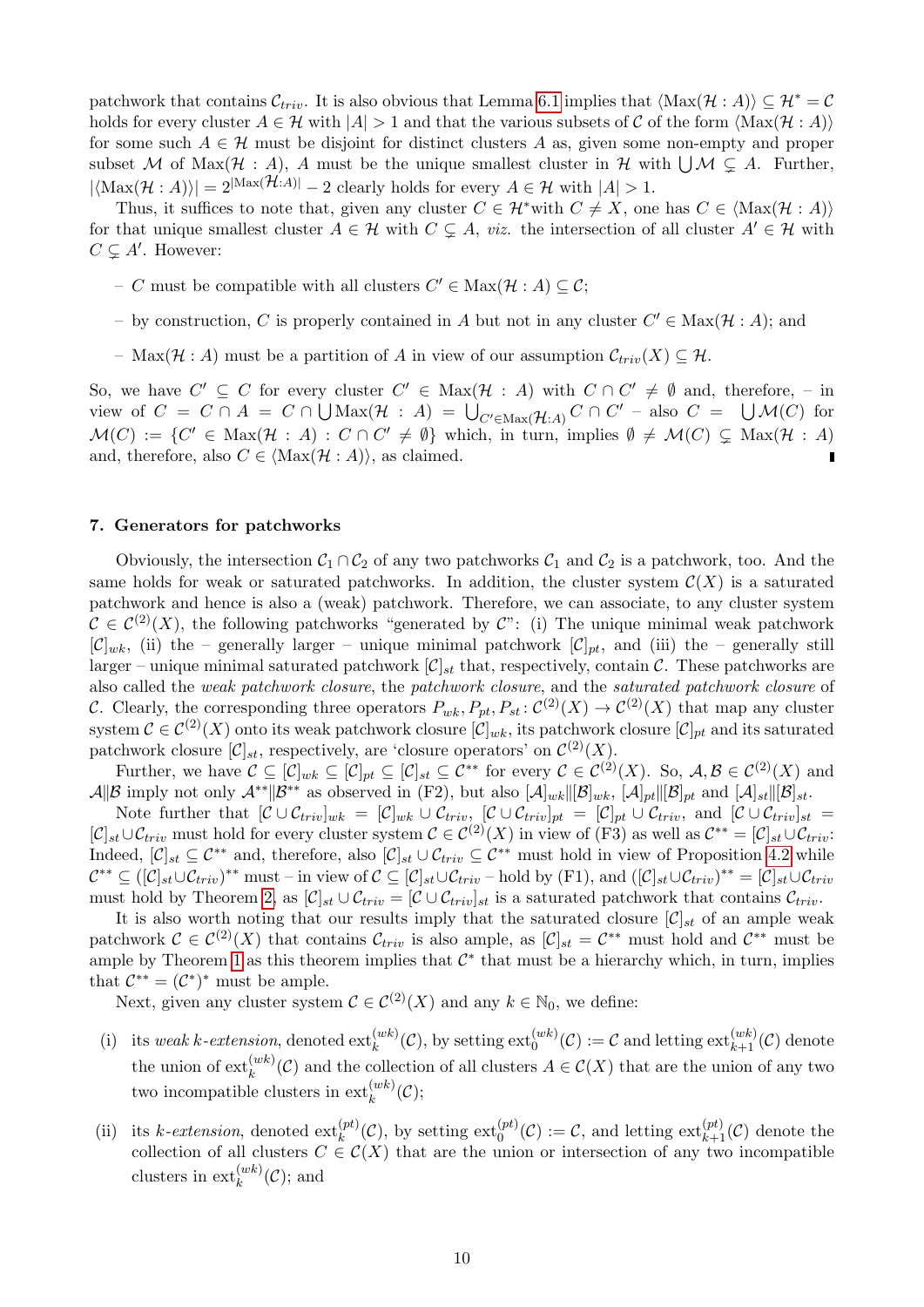- (iii) its saturated k-extension, denoted  $ext_k^{(st)}(\mathcal{C})$ , by setting  $ext_0^{(st)}(\mathcal{C}) := \mathcal{C}$  and letting  $ext_{k+1}^{(st)}(\mathcal{C})$ denote the union of  $ext_k^{(st)}(\mathcal{C})$  and the collection of all clusters  $C \in \mathcal{C}(X)$  for which two incompatible clusters  $A, B \in ext_k^{(st)}(\mathcal{C})$  with  $C \in \{A \cup B, A \cap B, A - B, B - A, (A - B) \cup (B - A)\}\$ exist.
	- It is also obvious that, for " $yy$ ":=" $wk$ ", " $pt$ " or " $st$ ", we have:

$$
\operatorname{ext}^{(yy)}_k(\mathcal{C}) \subseteq \operatorname{ext}^{(yy)}_{k+1}(\mathcal{C}) = \operatorname{ext}^{(yy)}_1(\operatorname{ext}^{(yy)}_k(\mathcal{C})).
$$

<span id="page-10-0"></span>As one should expect, k-extensions can be used to construct patchwork closures explicitly:

**Lemma 7.1.** Given any cluster system  $\mathcal{C} \in C^{(2)}(X)$ , one has:

$$
\bigcup_{k} \text{ext}_{k}^{(wk)}(\mathcal{C}) = [\mathcal{C}]_{wk}, \quad \bigcup_{k} \text{ext}_{k}^{(pt)}(\mathcal{C}) = [\mathcal{C}]_{pt}, \quad \text{and} \quad \bigcup_{k} \text{ext}_{k}^{(st)}(\mathcal{C}) = [\mathcal{C}]_{st}.
$$

*Proof:* With 'yy":="wk", "pt" or "st" as above, we clearly have  $\mathcal{C} \subseteq \text{ext}_1^{(yy)}(\mathcal{C}) \subseteq [\mathcal{C}]_{yy}$  and, therefore, also  $[\mathcal{C}]_{yy} \subseteq [\text{ext}_{1}^{(yy)}(\mathcal{C})]_{yy} \subseteq [[\mathcal{C}]_{yy}]_{yy} = [\mathcal{C}]_{yy}$ , i.e.,  $[\mathcal{C}]_{yy} = [\text{ext}_{1}^{(yy)}(\mathcal{C})]_{yy}$ . In consequence, we also have  $[\text{ext}_{k+1}^{(yy)}(\mathcal{C})]_{yy} = [\text{ext}_{1}^{(yy)}(\text{ext}_{k}^{(yy)}(\mathcal{C}))]_{yy} = [\text{ext}_{k}^{(yy)}(\mathcal{C})]_{yy} \text{ and hence } \text{ext}_{k}^{(yy)}(\mathcal{C}) \subseteq [\text{ext}_{k}^{(yy)}(\mathcal{C})]_{yy} = [\mathcal{C}]_{yy}$ for all  $k \in \mathbb{N}_0$ .

It remains to note that also  $[\mathcal{C}]_{yy} \subseteq \bigcup_k \text{ext}_{k}^{(yy)}(\mathcal{C})$  holds, which will follow from noting that  $\bigcup_k \text{ext}_{k}^{(yy)}(\mathcal{C})$  is a weak patchwork for "yy" = "wk", a patchwork for "yy" = "pt", and a saturated patchwork for " $yy'' =$  "sp". Indeed, given  $A, B \in \bigcup_k \text{ext}_{k}^{(yy)}(\mathcal{C})$  with  $A \nparallel B$ , there exists a smallest natural number  $k_0 \geq 0$  with  $A, B \in ext_{k_0}^{(yy)}(\mathcal{C})$ . So, by construction, we have  $A \cup B \in ext_{k_0+1}^{(wk)}(\mathcal{C})$  $\bigcup_k \text{ext}_{k}^{(wk)}(\mathcal{C})$  in case "yy" = "wk", we have  $A \cup B$ ,  $A \cap B \in \text{ext}_{k_0+1}^{(pt)}(\mathcal{C}) \subseteq \bigcup_k \text{ext}_{k}^{(pt)}(\mathcal{C})$  in case "yy"  $=$  "pt", and we have ,  $A \cup B$ ,  $A \cap B$ ,  $A - B$ ,  $B - A$ ,  $A \cup B - A \cap B \in ext_{k_0+1}^{(st)}(\mathcal{C}) \subseteq \bigcup_k ext_k^{(st)}(\mathcal{C})$  in case " $yy" = "st"$ , as claimed.

For example, for  $X := \{1, 2, 3\}$  and  $C := \{12, 23\}$ , we have  $[\mathcal{C}]_{wk} = \text{ext}_{1}^{(wk)}(\mathcal{C}) = \{12, 23, 123\}$ ,  $[\mathcal{C}]_{pt} = \text{ext}_{1}^{(pt)}(\mathcal{C}) = \{2, 12, 23, 123\}$  and  $[\mathcal{C}]_{st} = \text{ext}_{1}^{(st)}(\mathcal{C}) = \{1, 2, 3, 12, 13, 23, 123\}.$ 

Remarkably, the clusters in the weak patchwork generated by a cluster system can also be characterized as follows: Given any cluster system  $\mathcal{C} \in \mathcal{C}^{(2)}(X)$  and a subset A of X, the *incidence graph*  $\Gamma(A; \mathcal{C}) := (A, E(A; \mathcal{C}))$  of A relative to C to be the simple graph with vertex set A and edge set  $E(A; \mathcal{C}) := \left\{ \{x, y\} \subseteq {A \choose 2} : \text{ there exists some } B \in \mathcal{C} \text{ with } \{x, y\} \subseteq B \subseteq A \right\}.$  Then, we have

<span id="page-10-1"></span>**Proposition 7.2.** Given any cluster system  $C \in C^{(2)}(X)$  and any cluster  $A \in C(X)$  with  $|A| \geq 2$ , the following four assertions are all equivalent:

- (i)  $A \in [\mathcal{C}]_{wk};$
- (ii)  $\Gamma(A; \mathcal{C})$  is connected;
- (iii) there exists some  $k < |A|$  and clusters  $A_1, A_2, \ldots, A_k \in \mathcal{C}$  with  $A = A_1 \cup \cdots \cup A_k$  and  $(A_1 \cup \cdots \cup A_{i-1}) \nparallel A_i$  for all  $i = 2, \ldots, k$ ;
- (iv)  $A \in \text{ext}_{n-1}^{(wk)}(\mathcal{C})$ .

Proof: (i)  $\Rightarrow$  (ii): This follows from the fact that the cluster system  $\{C \in \mathcal{C}(X) : \Gamma(A; \mathcal{C})$  is connected} contains C and is a weak patchwork as  $A, A' \in C(X)$  implies that – in view of  $E(A; C) \cup E(A'; C) \subseteq$  $E(A \cup A';\mathcal{C})$  – the graph  $\Gamma(A \cup A';\mathcal{C}) = (A \cup A', E(A \cup A';\mathcal{C}))$  is connected provided the two graphs  $\Gamma(A; \mathcal{C})$  and  $\Gamma(A'; \mathcal{C})$  are connected and  $A \cap A' \neq \emptyset$  holds.

(ii)  $\Rightarrow$  (iii): If  $\Gamma(A; \mathcal{C})$  is connected, we may choose an arbitrary edge  $\{x_1, y_1\} \in E(A; \mathcal{C})$  and find at least some cluster  $A_1 \subseteq A$  in C with  $\{x_1, y_1\} \subseteq A_1$ . And if A' is any subset of A for which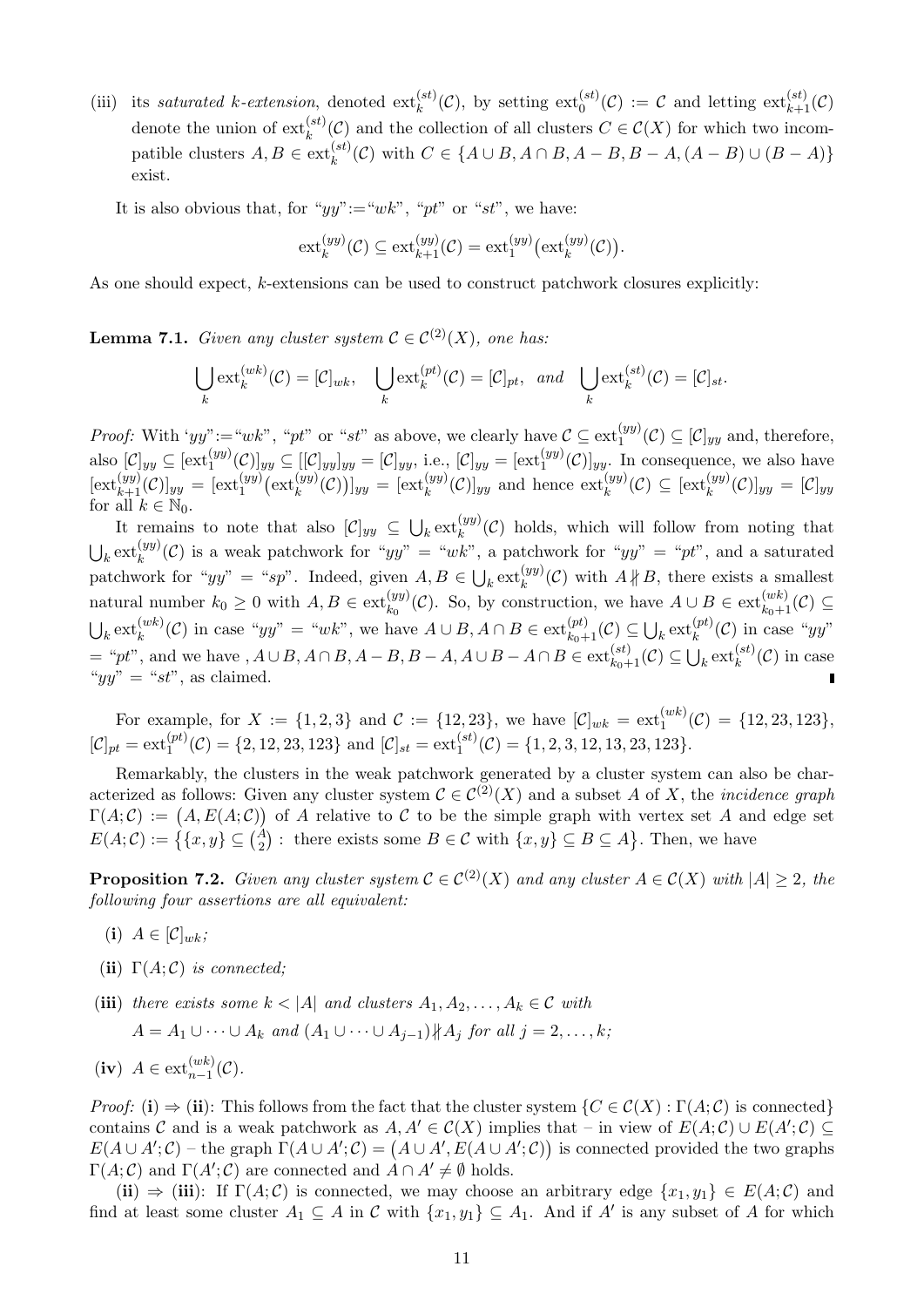clusters  $A'_1, A'_2, \ldots A'_{k'} \in \mathcal{C}$  with  $A' = A'_1 \cup \cdots \cup A'_{k'}$  and  $(A'_1 \cup \cdots \cup A'_{j-1}) \nparallel A'_j$  for all  $j = 2, \ldots, k'$ exist, our assumption that  $\Gamma(A; \mathcal{C})$  is connected implies in case  $A' \subsetneq A$  the existence of some edge  $\{x, y\} \in E(A; \mathcal{C})$  with  $x \in A'$  and  $y \notin A'$  and, therefore, some additional cluster  $A'_{k'+1} \subseteq A$  in  $\mathcal C$  with  $\{x, y\} \subseteq A'_{k'+1}$  and, hence,  $A' \nparallel A'_{k'+1}$ . Thus,  $A = A_1 \cup \cdots \cup A_k$  must hold for any maximal sequence of clusters  $A_1, \ldots, A_k \subseteq A$  in C with  $(A_1 \cup \cdots \cup A_{j-1}) \nparallel A_j$ . Furthermore, we must have  $k < |A|$  in this case, as  $(A_1 \cup \cdots \cup A_{j-1}) \nparallel A_j$  implies that  $|A_1 \cup \cdots \cup A_{j-1}| < |A_1 \cup \cdots \cup A_{j-1} \cup A_j|$  for all  $j = 2, \ldots, k$ and, therefore,  $|A| = |A_1 \cup \cdots \cup A_k| \ge 1 + |A_1 \cup \cdots \cup A_{k-1}| \ge \cdots \ge k-1 + |A_1| > k$ . r

Finally, the implications  $'$ (iii)  $\Rightarrow$  (iv)  $\Rightarrow$  (i)' are obvious.

It is also worth noting that, among all cluster systems that generate a given weak patchwork  $\mathcal{C}$ , there exists a unique **minimal** one that we shall also call the base for C, viz., the cluster system  $C_{extr}$ .

<span id="page-11-1"></span>**Proposition 7.3.** Let  $\mathcal{C} \in C^{(2)}(X)$  be a weak patchwork. Then, one has  $[\mathcal{C}']_{wk} = \mathcal{C}$  for some cluster system  $\mathcal{C}' \subseteq \mathcal{C}$  if and only if  $\mathcal{C}'$  contains  $\mathcal{C}_{extr}$ .

*Proof:* This is a direct consequence of the fact that the operator  $P_{wk}: C^{(2)}(X) \to C^{(2)}(X)$  satisfies the so-called 'anti-exchange axiom' (see [\[17\]](#page-15-13)), i.e., if  $\mathcal{C} \in C^{(2)}(X)$  is a cluster system,  $C_1, C_2 \in C(X)$  are two distinct subsets of X, and neither  $C_1$  nor  $C_2$  belongs to  $[\mathcal{C}]_{wk}$ , but  $C_1$  belongs to  $[\mathcal{C} \cup {\{C_2\}}]_{wk}$ then  $C_2$  does **not** belong to  $[\mathcal{C} \cup {\{C_1\}}\}]_{wk}$  (as  $C_1 \in [\mathcal{C} \cup {\{C_2\}}\}]_{wk} - [\mathcal{C}]_{wk}$  implies  $|C_2| < |C_1|$ ).

In this context, the following is also worth noting:

(1) The analogue of Proposition [7.3](#page-11-1) does not hold for (proper) patchworks. For example, we have  $[\{12, 14, 134\}]_{pt} = [\{12, 124, 134\}]_{pt} = \mathcal{C}$  for the patchwork  $\mathcal{C} := \{1, 12, 14, 124, 134, 1234\}$ , but  $[\{12, 134\}]_{pt} = \{1, 12, 134, 1234\} \neq C$  holds for the intersection  $\{12, 134\}$  of  $\{12, 14, 134\}$  and  $\{12, 124, 134\}.$  The example shows also that the closure operator  $P_{pt}$  does not satisfy the antiexchange axiom in view of 14, 124  $\notin [{12, 134}]_{pt} = {1, 12, 134, 1234}$ , but  $124 \in [{12, 134, 14}]_{pt}$ and  $14 \in [{12, 134, 124}]_{pt}$ .

Remarkably, it is even possible for a patchwork C to have two disjoint non-empty subsets  $\mathcal{B}_1, \mathcal{B}_2$ with  $[\mathcal{B}_1]_{pt} = [\mathcal{B}_2]_{pt} = \mathcal{C}$ , but  $[\mathcal{B}]_{pt} \neq \mathcal{C}$  for every proper subset  $\mathcal{B}$  of either  $\mathcal{B}_1$  or  $\mathcal{B}_2$ . Indeed, if C denotes the collection of all non-empty subsets of  $\{1, 2, 3, 4\}$  that contain the element 1, then C forms a patchwork for which  $[\mathcal{B}_1]_{pt} = [\mathcal{B}_2]_{pt} = C$  holds for  $\mathcal{B}_1 := \{12, 13, 14\}$  and  $\mathcal{B}_2 := \{123, 124, 134\}$ , but no proper subset of either  $\mathcal{B}_1$  or  $\mathcal{B}_2$  generates C.

- (2) Obviously, the base  $\mathcal{C} := \mathcal{C}(X)_{extr}$  of  $\mathcal{C}(X)$  consists of all clusters  $C \subseteq X$  of size 1 and 2. This shows that the size of  $[\mathcal{C}]_{wk}$  can be exponential compared to that of  $\mathcal{C}$ .
- (3) It is also possible for the base of a weak patchwork  $\mathcal{C} \in \mathcal{C}^{(2)}(X)$  to be exponential in the cardinality of X. For example, if n is even, let  $\mathcal C$  be the set of all subsets of X of size at least 1  $\frac{1}{2}n$ . Then, the base  $\mathcal{C}_{extr}$  of  $\mathcal C$  coincides with the set of all subsets of X of size exactly  $\frac{1}{2}n$ , and its cardinality is exponential in  $n$ .

## <span id="page-11-0"></span>8. An illustrative analysis of a biological data set

To illustrate our results, we now present a simple application to a 'real-world' data set: the so-called 'Belgian Transmission Chain' of the human immunodeficiency virus studied by Lemey  $et$ al. in [\[23\]](#page-16-4). The original data set  $X := \{A_{96}, A_{00}, B_{90}, B_{96}, C_{94}, C_{02}, D_{01}, E_{01}, F_{02}, G_{02}, H_{98}, I_{99}\}$  was downloaded from [\[25\]](#page-16-10). It contains 12 env-gp41 HIV sequences from nine patients. The letters indicate the nine distinct patients  $A, B, \ldots, I$  and the indices give the date of isolation. After aligning the sequences, eliminating all sites that contained indels or nucleotides that could not clearly be identified as either purine  $(R)$  or pyrimidine  $(Y)$ , and then rewriting the sequences simply as  $R, Y$ -sequences, we obtained an alignment of 12 sequences with altogether 902 sites of which 875 were constant while the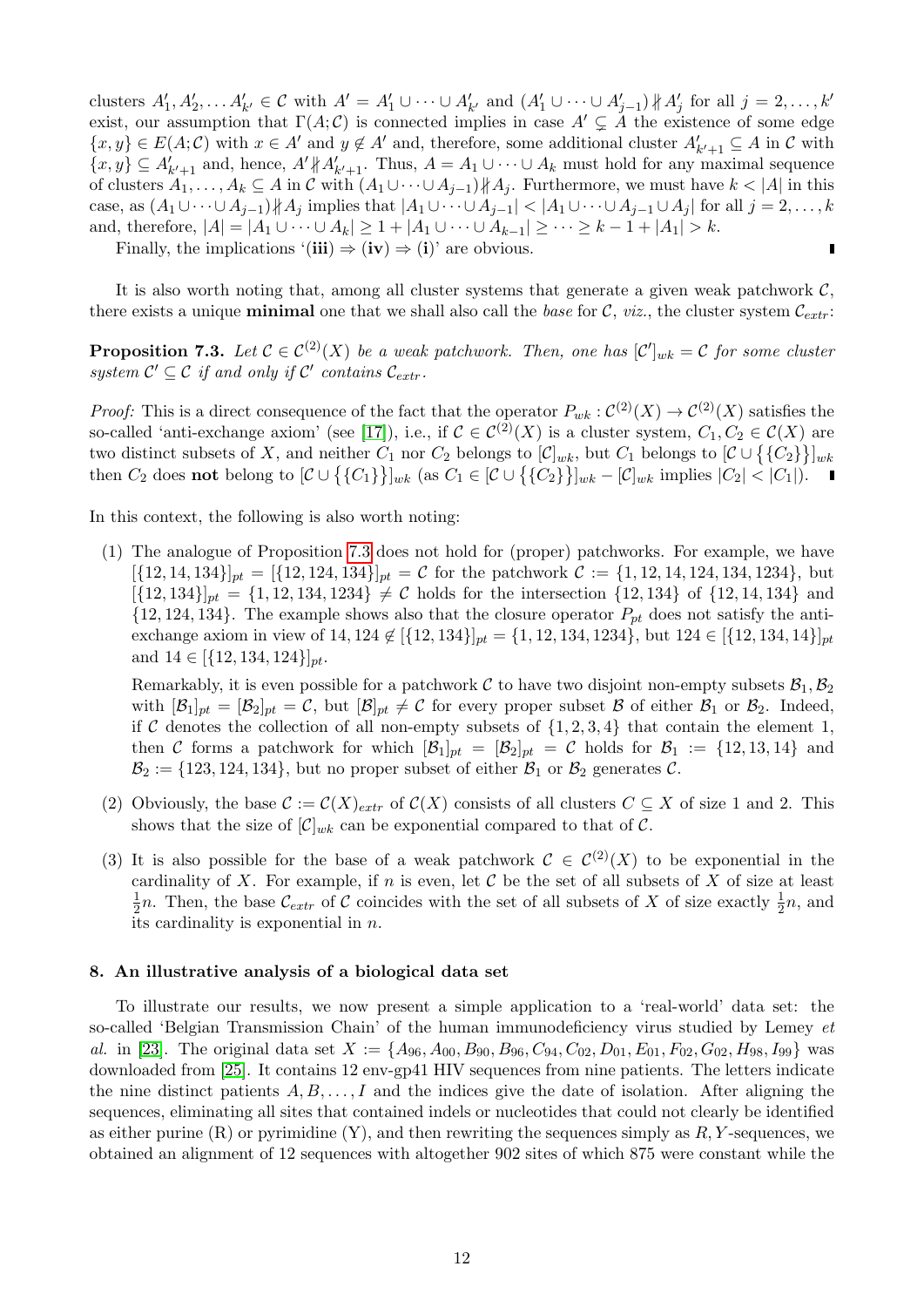remaining 27 non-constant sites induced a split system<sup>[3](#page-12-0)</sup>  $\Sigma_{HIV}$  containing seven distinct trivial splits of total multiplicity 14, four distinct 2-splits of total multiplicity 7, two distinct 3-splits of multiplicity 1 each, one 4-split of multiplicity 1, and two distinct 5-splits of total multiplicity 3. A corresponding splits graph  $(cf.$  Chapter 4.4 in  $[13]$ ) is depicted in Figure [2](#page-12-1) in which, for clarity of presentation, all seven 1-splits separating each one of the seven sequences  $A_{96}$ ,  $A_{00}$ ,  $B_{96}$ ,  $C_{02}$ ,  $D_{01}$ ,  $F_{02}$ , and  $I_{99}$  from the other 11 sequences are omitted, and edge lengths are chosen only to avoid ambiguous overlapping and do not indicate 'biological weight' or multiplicity.



<span id="page-12-1"></span>Figure 2: The splits graph for the non-trivial splits in  $\Sigma_{HIV}$ . Here "•" stands for the three sequences  $C_{94}$ ,  $D_{01}$  and  $I_{99}$ .

We then formed 24 distinct cluster systems: 12 by forming, for every sequence  $x \in X$ , the cluster system that contains all 'split halves' that contain x, and 12 that contain exactly all the complements of these split halves. We then computed their adjoints and their double adjoints. As was to be  $\alpha$  expected<sup>[4](#page-12-2)</sup>, the adjoints and the double adjoints computed for the first 12 cluster systems were rather trivial; the adjoints either consisted of  $\mathcal{C}_{triv}(X)$  or, in three cases, contained one additional cluster of cardinality 2, implying that the double adjoints either coincide with  $\mathcal{C}(X)$  and, thus, have cardinality  $4049 = 2^{12} - 1$  or – again in those three cases – with a subset of  $C(X)$  of cardinality 2049. The adjoints and the double adjoints computed for the other 12 cluster systems are more interesting: Ten of the adjoints have cardinality 19, one adjoint associated with  $E_{01}$  has cardinality 21 and the largest one associated with  $C_{94}$  has cardinality 25 while ten of the double adjoints have cardinality 262 and those associated with  $E_{01}$  and  $C_{94}$  have cardinality 261. None of them is a hierarchy, and all but one of the hierarchies obtained as intersections of the adjoints and the double adjoints contain 16 clusters, that is, three more than there are clusters in  $\mathcal{C}_{triv}(X)$ . Furthermore, either the cluster  $\{C_{02}, E_{01}\}$  or  $X - \{C_{02}, E_{01}\}\$ and either  $\{C_{94}, D_{01}, I_{99}\}\$  or  $X - \{C_{94}, D_{01}, I_{99}\}\$  turn up invariably.

So, while this does not provide too much information (as had to be expected in view of the fact that the split system  $\Sigma_{HIV}$  is not even weakly compatible), it is remarkable that our analysis does not only strongly support the cluster  ${C_{02}, E_{01}}$  that is also supported by all other methods we investigated, but also the cluster  ${C_{94}, D_{01}, I_{99}}$  even though it is generally not supported by other methods and the corresponding split  $\{C_{94}, D_{01}, I_{99}\}|X - \{C_{94}, D_{01}, I_{99}\}\$  is not even one of the 16 splits induced by the 27 non-constant sites of the input alignment.

<span id="page-12-0"></span><sup>&</sup>lt;sup>3</sup>As usual (see, for example, [\[13,](#page-15-4) [28\]](#page-16-3)), we call a bipartition or *split*  $S = \{A, B\}$  of the set X into two non-empty disjoint subsets A, B of X to be a k-split if  $min(|A|, |B|) = k$  holds, and trivial if it is a 1-split. Two splits S and S' of X are called *compatible* if  $A \cap A' = \emptyset$  holds for some  $A \in S$  and some  $A' \in S'$ . A collection of splits of X – or a split system – is called *compatible* if any two splits in that collection are compatible. And it is called *weakly compatible* if one of the four intersections  $A \cap A' \cap A''$ ,  $A \cap (X - A') \cap (X - A'')$ ,  $(X - A) \cap A' \cap (X - A'')$ , and  $(X - A) \cap (X - A') \cap A''$ is empty for any three splits  $S, S', S''$  in that collection and all  $A \in S, A' \in S'$  and  $A'' \in S''$ .

<span id="page-12-2"></span><sup>4</sup>As even for a 'compatible split system' corresponding to a phylogenetic tree, there would be lots of overlap.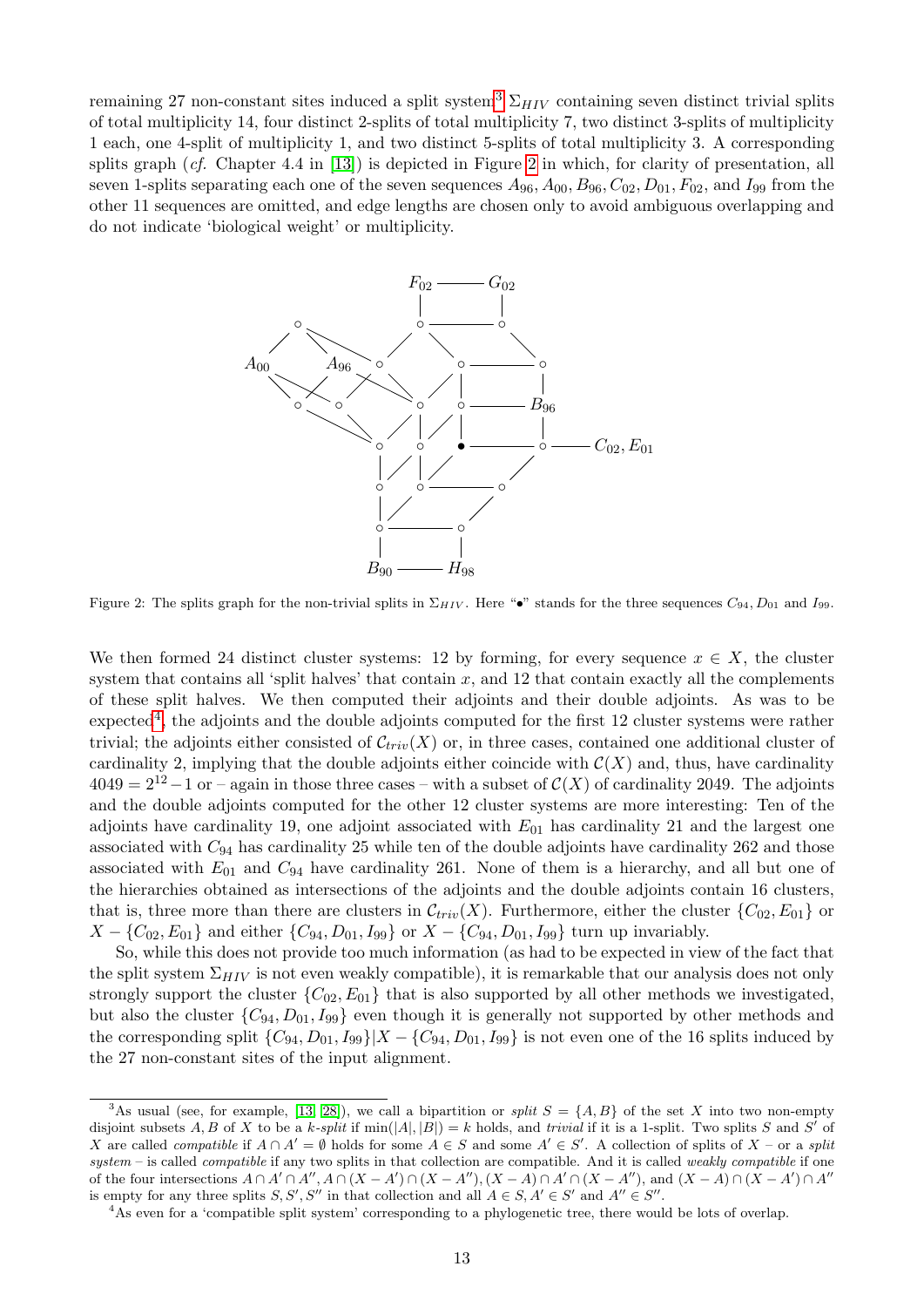In a subsequent paper dealing with applications, we will discuss this and related phenomena and their possible biological significance in more detail.

## <span id="page-13-0"></span>9. Concluding remarks

- (1) The observation that  $\mathcal{C}_{\text{o}}$  is a hierarchy for every cluster system  $\mathcal{C} \in \mathcal{C}^{(2)}(X)$  allows us to associate a canonical hierarchy to an arbitrary cluster system that can actually be further enlarged – but not canonically – by adding any arbitrary subset in  $\mathcal C$  or in  $\mathcal C^*$ , or even by forming the union  $\mathcal{C}_{\circ} \cup \mathcal{C}' \cup \mathcal{C}''$  where  $\mathcal{C}'$  is any arbitrarily chosen hierarchy in  $\mathcal{C}^{**}$  and  $\mathcal{C}''$  is an arbitrarily chosen hierarchy in  $\mathcal{C}^*$ . This generalizes a construction described in [\[14\]](#page-15-1) where we discussed the problem of relating, at least on a purely theoretical level, species trees to genealogical history of individual organisms. It was the starting point for the investigations presented here, and it might be of interest to relate the discussion in [\[14\]](#page-15-1) and related discussions in [\[1,](#page-15-14) [3,](#page-15-15) [26\]](#page-16-11) to the constructions presented here.
- (2) Next, we briefly outline two possible phylogenetic applications of some of our results (for conciseness, we refer readers who are unfamiliar with some of the phylogenetic terminology to [\[13,](#page-15-4) [28\]](#page-16-3)):

For the first application, suppose we have a collection  $R$  of rooted phylogenetic trees having leaf sets that comprise subsets of X. We use the symbol ' $ab|c'$ , for any three distinct elements  $a, b, c \in$ X, as a shorthand for the 'rooted triplet' formed by a, b 'versus' c, i.e., the pair  $({a, b}, {c})$  of subsets of X consisting of the 2- subset  $\{a, b\}$  and the 1- subset  $\{c\}$  of X. Using this notation, consider the set  $\mathcal{R}_3$  of 'rooted triplets'  $xy|z$  'displayed' by the trees in  $\mathcal{R}$ , i.e., all triplets  $xy|z$ for which some tree  $T_0 \in \mathcal{R}$  and some edge  $e_0$  in  $T_0$  exist such that

- (i)  $x, y$ , and z are leaves of  $T_0$  and
- (ii)  $e_0$  separates x and y from z and the root of  $T_0$ .

Now, for real data,  $\mathcal{R}_3$  will typically be 'incompatible' (i.e. no tree will display all the rooted triplets in  $\mathcal{R}_3$ ). However, we might hope that  $\mathcal{R}_3$  is 'sufficiently comprehensive', i.e., that some (unknown) subset  $\mathcal{R}'_3$  of  $\mathcal{R}_3$  'defines' some hopefully true species tree T with leaf set X, in the sense that T is the only tree that displays the rooted triplet trees in  $\mathcal{R}'_3$ . In this case, it is well known that  $T$  must be a 'fully resolved' tree (i.e., the 'clades' of  $T$ , i.e., the sets of leaves that can be separated from its root by some edge, must form a maximal X-hierarchy  $C_T$ ). In general, the collection of all clusters present in the trees in the original collection  $\mathcal{R}$  may fail to contain the clusters of T. However, the weak patchwork closure provides a formal way to obtain a superset of  $C_T$  from  $\mathcal{R}_3$  and thus, at least, captures all of its clades. More precisely we have the following result:

**Proposition 9.1.** If  $\mathcal{R}_3$  contains a set of rooted triplets from X that defines a rooted phylogenetic tree T on X, then  $C_T$  is a subset of  $[\mathcal{C}_{\mathcal{R}_3}]_{wk}$  where  $\mathcal{C}_{\mathcal{R}_3} := \{\{x, y\} : \exists_{z \in X} xy | z \in \mathcal{R}_3\}$ . In particular, the adjoint  $\mathcal{C}_{\mathcal{R}_3}^*$  of  $\mathcal{C}_{\mathcal{R}_3}$  must be a hierarchy that is contained in  $\mathcal{C}_T^* = \mathcal{C}_T$ , and its double adjoint must be ample.

The proof of this result in the special case where  $R$  itself defines T uses induction on the height of T, together with the well-known result that, if  $R$  defines T, then each interior edge of T must be 'distinguished' by at least one rooted triplet from  $\mathcal{R}$ . The general case where  $\mathcal{R}$  merely contains some subset  $\mathcal{R}'_3$  of rooted triplets that defines T follows immediately, since  $[\mathcal{C}_{\mathcal{R}'_3}]_{wk} \subseteq [\mathcal{C}_{\mathcal{R}_3}]_{wk}$ holds for every subset  $\mathcal{R}'_3$  of  $\mathcal{R}_3$ .

As a second possible application, suppose that (i)  $T$  is a rooted binary phylogenetic tree with leaf set X and (ii)  $T'$  is some 'perturbation' of this tree obtained by applying some subtree rearrangement operation to T (i.e., re-attaching some subtree of T to a different part of the tree, as described further in [\[28\]](#page-16-3)). Let C be the union of the clusters of T and T'. Then, if the tree rearrangement corresponds to a 'nearest neighbour interchange' (NNI), one has  $[\mathcal{C}]_{wk} = \mathcal{C}$ .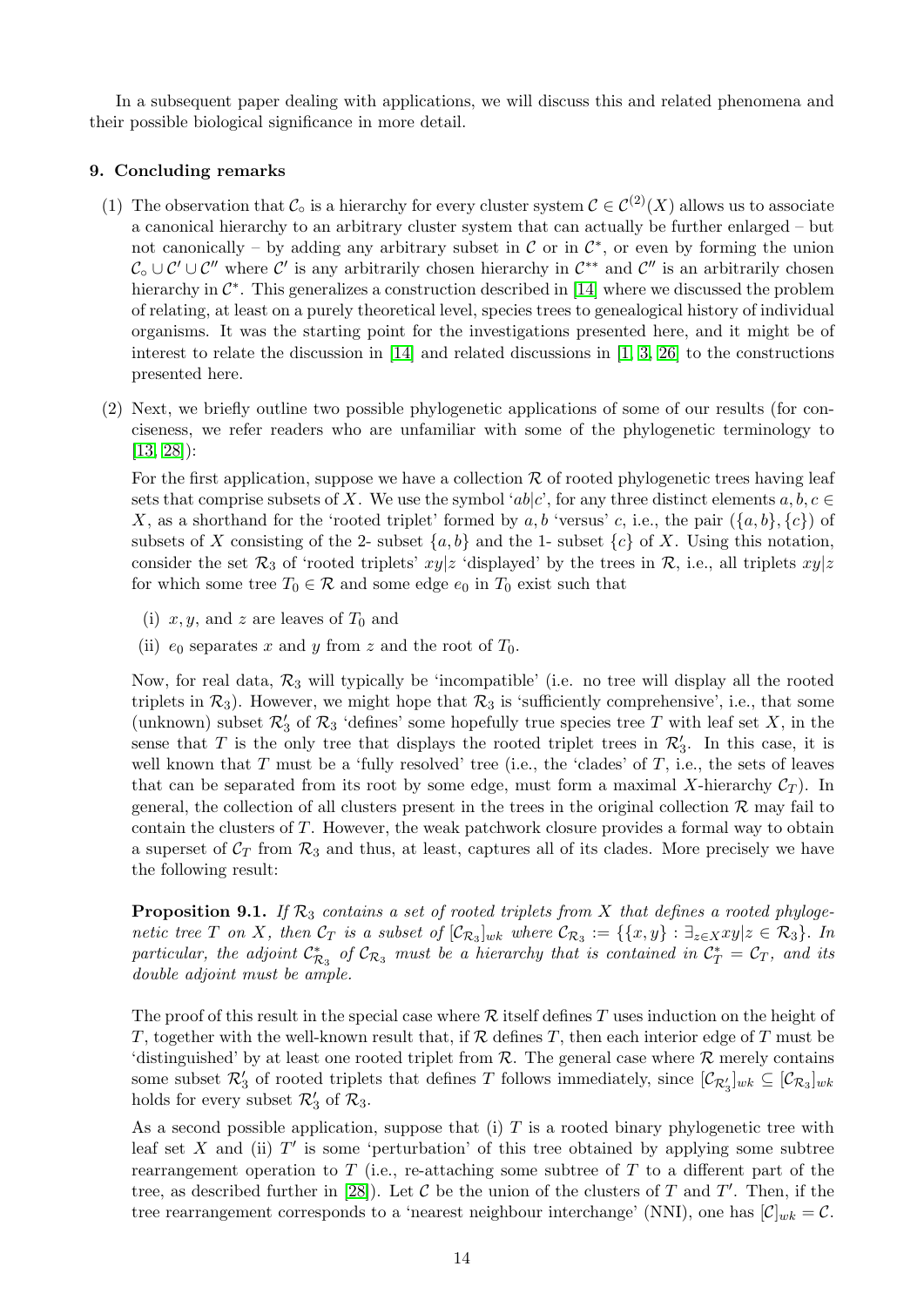However, if the rearrangement corresponds to moving one branch of  $T$  further across  $T$  than an NNI move allows, the set  $[\mathcal{C}]_{wk}$  will, in general, be considerably larger than  $\mathcal{C}$ . The former observation can be extended to allow more than one perturbation. In particular, if the NNI moves occur at 'well separated' nodes of  $T$ , the union of the clusters of  $T$ , along with the clusters of all the resulting perturbed trees will form a weak patchwork. In this way, weak patchwork closures may be a possible tool for helping to distinguishing local errors (due to lack of phylogenetic signal, or lineage sorting) from more extreme rearrangements events, as might occur with gene trees in settings where some lateral gene transfer events have occurred between distantly related taxa.

- (3) Assume that C is a weak and ample patchwork that contains  $\mathcal{C}_{triv}$ . In view of Theorem [1,](#page-6-0) this implies that the hierarchy  $\mathcal{C}_{\circ}$  is contained in a maximal X-hierarchy that is contained in  $\mathcal{C}$ . However, it is easy to see that  $\mathcal{C}_{\circ}$  need not be a maximal X-hierarchy itself, and that many distinct maximal X-hierarchies may contain  $\mathcal{C}_{\text{o}}$ . For example,  $\mathcal{C}(X)$  is an ample patchwork, yet  $\mathcal{C}(X)_{\circ}$  consists of the trivial clusters only. So, it does not seem to be always possible to find a maximal X-hierarchy in an ample patchwork in a 'canonical' way.
- (4) It should also be of some interest to work out the corresponding theory for split systems rather than cluster systems, as well as for *weighted* cluster and split systems. For example, denoting
	- (i) by  $||C|| := |\{C\}^*| = 2^{|C|} + 2^{|X C| + 1} 2$ , for any cluster  $C \in \mathcal{C}(X)$ , the number of clusters  $C' \in \mathcal{C}(X)$  that are compatible with  $C$ ,
	- (ii) by  $|\varphi|$ , for any map  $\varphi : \mathcal{C}(X) \to \mathbb{R}$ , the  $\ell_1$ -norm  $\sum_{C \in \mathcal{C}(X)} |\varphi(C)|$  of  $\varphi$ ,
	- (iii) and the set of all *weighted cluster systems* for X of  $\ell_1$ -norm 1 by

$$
\mathcal{W}_1(X) := \{ \varphi \in \mathbb{R}_{\geq 0}^{\mathcal{C}(X)} : |\varphi| = 1 \},\
$$

one could study the map

$$
\mathcal{W}_1(X) \to \mathcal{W}_1(X) : \varphi \mapsto \varphi^*
$$

where  $\varphi^*(C)$  is defined, for any map  $\varphi \in \mathcal{W}_1(X)$  and any cluster  $C \in \mathcal{C}(X)$  by, say,

$$
\varphi^*(C) := \frac{\sum_{C' \in \{C\}^*} \varphi(C')}{\sum_{C \in \mathcal{C}(X)} ||C|| \varphi(C)},
$$

a map that maps the  $(2^{n} - 2)$ -dimensional simplex  $\mathcal{W}_1(X)$  indeed into itself in view of

$$
\sum_{C \in \mathcal{C}(X)} \sum_{C' \in \{C\}^*} \varphi(C') = \sum_{C' \in \mathcal{C}(X)} ||C'|| \varphi(C').
$$

(5) Several interesting questions remain:

– Is there another way to describe or characterize  $C_0$ ? In particular, can it be calculated in polynomial time in n and  $|\mathcal{C}|$ ?

 $-$  Does  $4n-2 \leq |\mathcal{C}^*|+|\mathcal{C}^{**}| \leq 2^n + n$  hold for every non-empty cluster system  $\mathcal{C} \subseteq \mathcal{C}(X)$ , i.e., are the cases where C is a maximal X-hierarchy and  $\mathcal{C} = \mathcal{C}(X)$  the 'extremal' cases when asking for the minimum and the maximum of  $|\mathcal{C}^*| + |\mathcal{C}^{**}|$  over all non-empty cluster systems  $\mathcal{C} \subseteq \mathcal{C}(X)$ ?

 $-$  As  $\bigcup_k \text{ext}_{k}^{(st)}(\mathcal{C}) = [\mathcal{C}]_{st}$  is ample whenever  $\mathcal{C}$  is an ample weak patchwork that contains  $\mathcal{C}_{triv}$ , does the same hold also for  $ext_1^{(st)}(\mathcal{C})$ , i.e., is  $ext_1^{(st)}(\mathcal{C})$  ample whenever  $\mathcal C$  is an ample weak patchwork that contains  $\mathcal{C}_{triv}$ ? If yes, some rather detailed case-by-case considerations seem to be required to establish this fact.

– Also, Proposition [7.2](#page-10-1) tells us that  $[\mathcal{C}]_{wk} = \text{ext}_{n-1}^{(w)}(\mathcal{C})$  always holds, and it is natural to ask whether an analogous result holds for the other two patchwork-closure operators, too. In other words, can we find some less than exponentially growing integer function  $f = f(n)$  with  $[\mathcal{C}]_{pt} =$  $ext(fct)}_{f(n)}(\mathcal{C})$  or  $[\mathcal{C}]_{st} = ext(f(n)}^{(st)}(\mathcal{C})$  for all cluster systems  $\mathcal{C} \subseteq \mathcal{C}(X)$  and, if so, how slowly can f grow as a function of  $n$ ?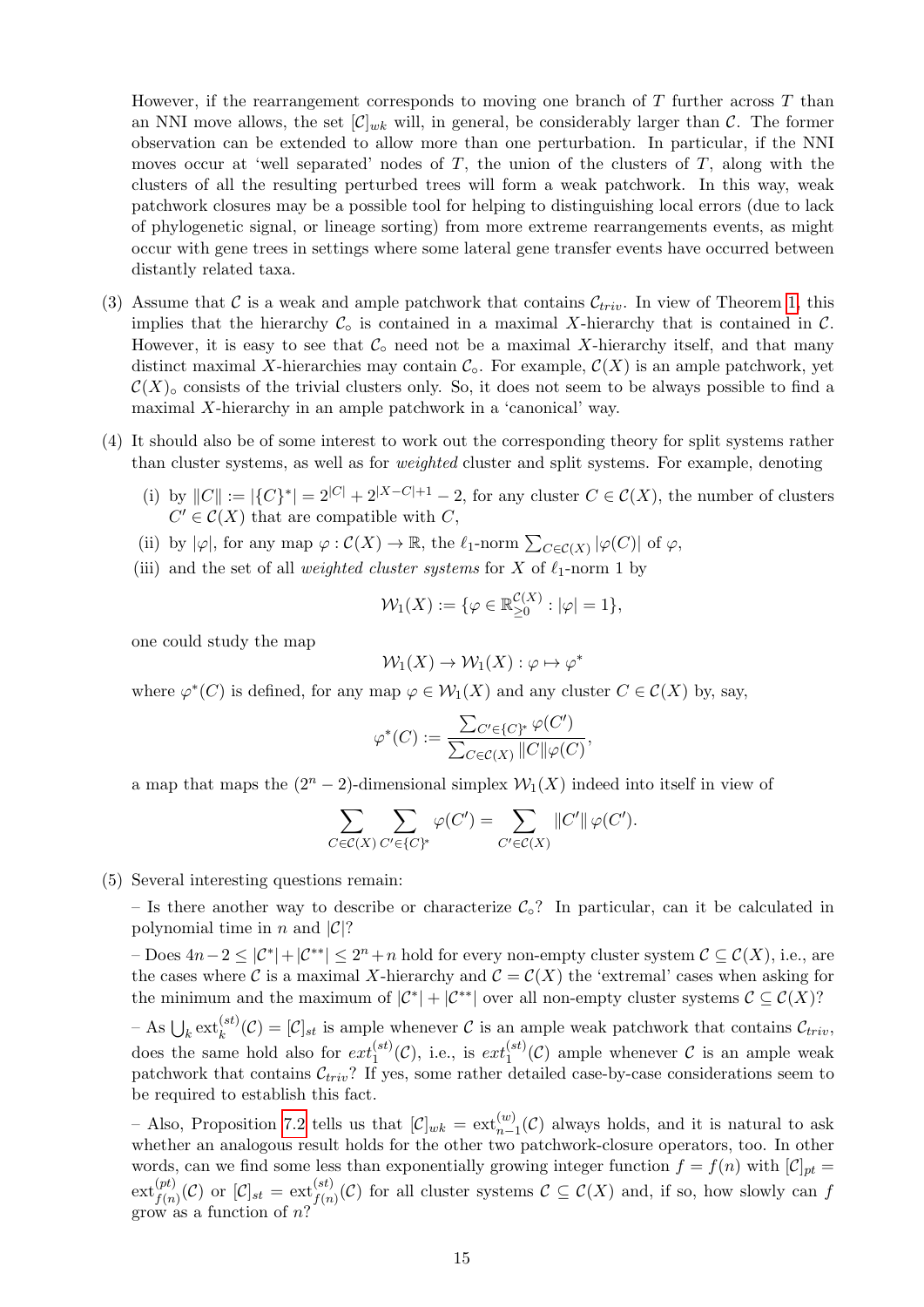(6) In view of the investigations presented in [\[10\]](#page-15-16), it may also be of interest to replace the binary relation '||' by any of the *relaxed* relations ' $\Vert_k$ ' ( $k \in \mathbb{N}$ ) defined by:

 $A\|_k B \iff |A \cup B| \leq \max(|A|, |B|) + k$ 

for all  $A, B \in \mathcal{C}(X)$  and to study the associated 'duality theory'.

#### Acknowledgements

AD thanks the Chinese Academy of Sciences and the Max Planck Society, MS thanks the Royal Society of NZ (Marsden Fund and James Cook fellowship) and TW is grateful for support from the Singapore MOE grant R-146-000-134-112.

## References

- <span id="page-15-14"></span>[1] Aldous D, Krikun M, Popovic L (2008) Stochastic models for phylogenetic trees on higher-order taxa. J. Math. Biol. 56:525-557.
- <span id="page-15-0"></span>[2] Aristoteles (≈ 340 BC) Historia Animalium: translated by D'Arcy Thompson, Clarendon Press Oxford (1910) [http://classics.mit.edu/Aristotle/history\\_anim.6.vi.html](http://classics.mit.edu/Aristotle/history_anim.6.vi.html)
- <span id="page-15-15"></span>[3] Baum DA (2009) Species as ranked taxa. Syst. Biol. 58:74–86.
- <span id="page-15-8"></span>[4] Birkhoff G (1937) Rings of sets. Duke Math. J. 3:443–454.
- <span id="page-15-9"></span>[5] Böcker S, Dress A (2000) A note on maximal hierarchies. Adv. in Math. 151:270–282.
- <span id="page-15-7"></span>[6] Böcker S, Dress A (2001) Patchworks. Adv. in Math. 157:1–21.
- <span id="page-15-5"></span>[7] Böcker S, Dress A, Steel M (1999) Patching up X-trees. Ann. Comb. 3:1-12.
- <span id="page-15-12"></span>[8] Bryant D, Steel M (2011) 'Bureaucratic' set systems, and their role in phylogenetics. submitted (arxiv: 1106.1723v1).
- <span id="page-15-6"></span>[9] Dagan T, Martin W (2007) Ancestral genome sizes specify the minimum rate of lateral gene transfer during prokaryote evolution. Proc. Natl. Acad. Sci. USA 104:870–875.
- <span id="page-15-16"></span>[10] Devauchelle C, Dress A, Grossmann A, Grünewald S, Henaut A (2004) Constructing hierarchical set systems. Ann. Combin. 8:441–456.
- <span id="page-15-3"></span>[11] Doolittle WF (1999) Phylogenetic classification and the universal tree. Science 284:2124–2128.
- <span id="page-15-11"></span>[12] Dress A (2000) The theorem of the  $k-1$  happy divorces. Ann. Combin. 4:183–194.
- <span id="page-15-4"></span>[13] Dress A, Huber K, Koolen J, Moulton V, Spillner A (2012) Basic Phylogenetic Combinatorics. Cambridge University Press.
- <span id="page-15-1"></span>[14] Dress A, Moulton V, Steel M, Wu T (2010) Species, clusters and the 'Tree of Life': A graphtheoretic perspective. J. Theor. Biol. 265(4):535–542.
- <span id="page-15-2"></span>[15] Dress A, Moulton V, Wu T (2010) A topological approach to tree (re-) construction. In: Dress A, Biebler KE, Cieslik D, Spillner A (eds) The Maths of Flu. Shaker Verlag, Aachen, Germany.
- <span id="page-15-10"></span>[16] Dress A, Steel M (2009) A Hall-type theorem for triplet set systems based on medians in trees. Appl. Math. Lett. 22:1789–1792.
- <span id="page-15-13"></span>[17] Edelman P, Jamison R (1985) The theory of convex geometries. Geom. Dedicata 19:247–270.